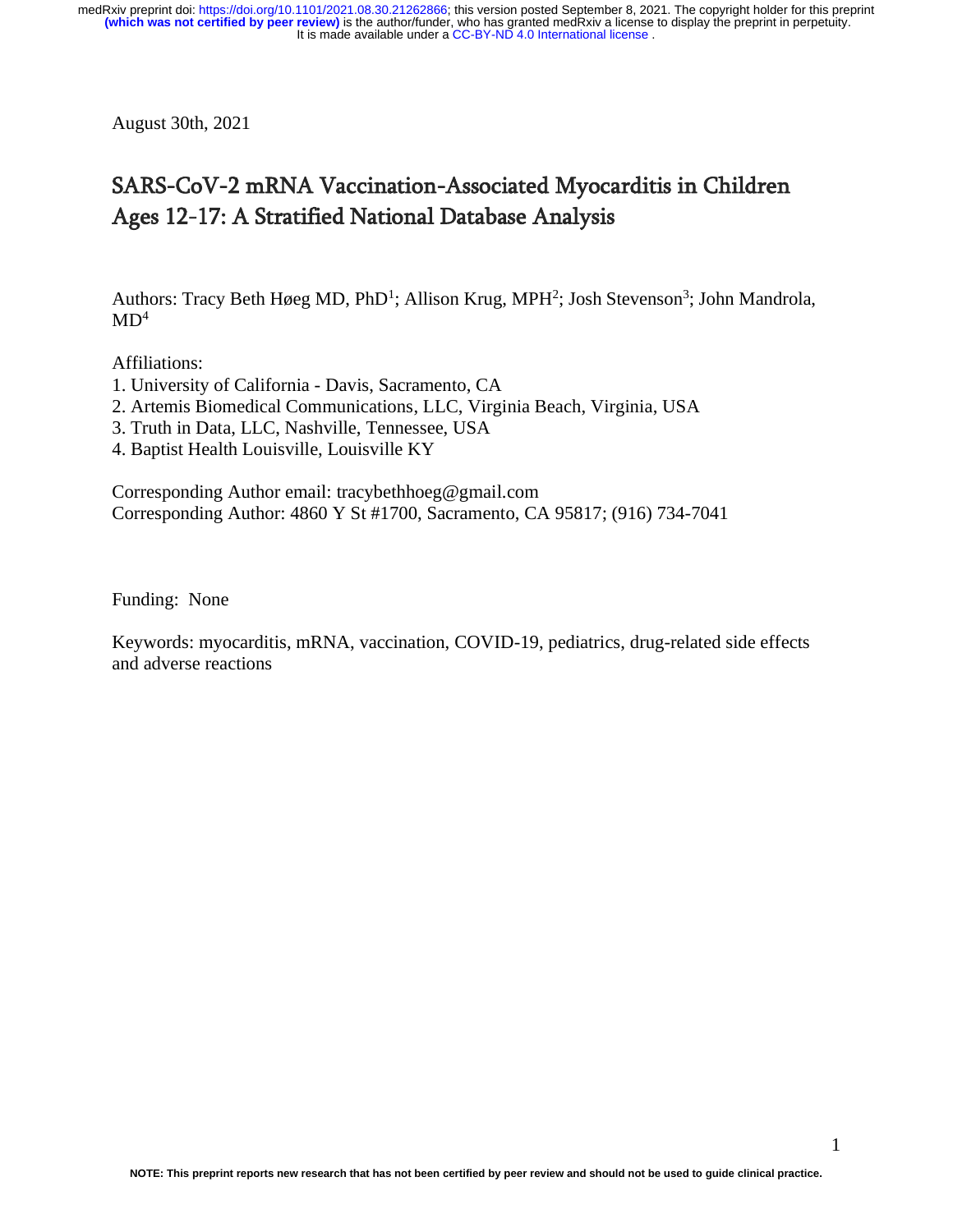### **SARS-CoV-2 mRNA Vaccination-Associated Myocarditis in Children Ages 12-17: A Stratified National Database Analysis**

#### **ABSTRACT**

**Objectives:** Establishing the rate of post-vaccination cardiac myocarditis in the 12-15 and 16-17 year-old population in the context of their COVID-19 hospitalization risk is critical for developing a vaccination recommendation framework that balances harms with benefits for this patient demographic.

**Design, Setting and Participants:** Using the Vaccine Adverse Event Reporting System (VAERS), this retrospective epidemiological assessment reviewed reports filed between January 1, 2021, and June 18, 2021, among adolescents ages 12-17 who received mRNA vaccination against COVID-19. Symptom search criteria included the words chest pain, myocarditis, pericarditis and myopericarditis to identify children with evidence of cardiac injury. The word troponin was a required element in the laboratory findings. Inclusion criteria were aligned with the CDC working case definition for probable myocarditis. Stratified cardiac adverse event (CAE) rates were reported for age, sex and vaccination dose number. A harm-benefit analysis was conducted using existing literature on COVID-19-related hospitalization risks in this demographic.

**Main outcome measures:** 1) Stratified rates of mRNA vaccine-related myocarditis in adolescents age 12-15 and 16-17; and 2) harm-benefit analysis of vaccine-related CAEs in relation to COVID-19 hospitalization risk.

**Results:** A total of 257 CAEs were identified. Rates per million following dose 2 among males were 162.2 (ages 12-15) and 94.0 (ages 16-17); among females, rates were 13.0 and 13.4 per

2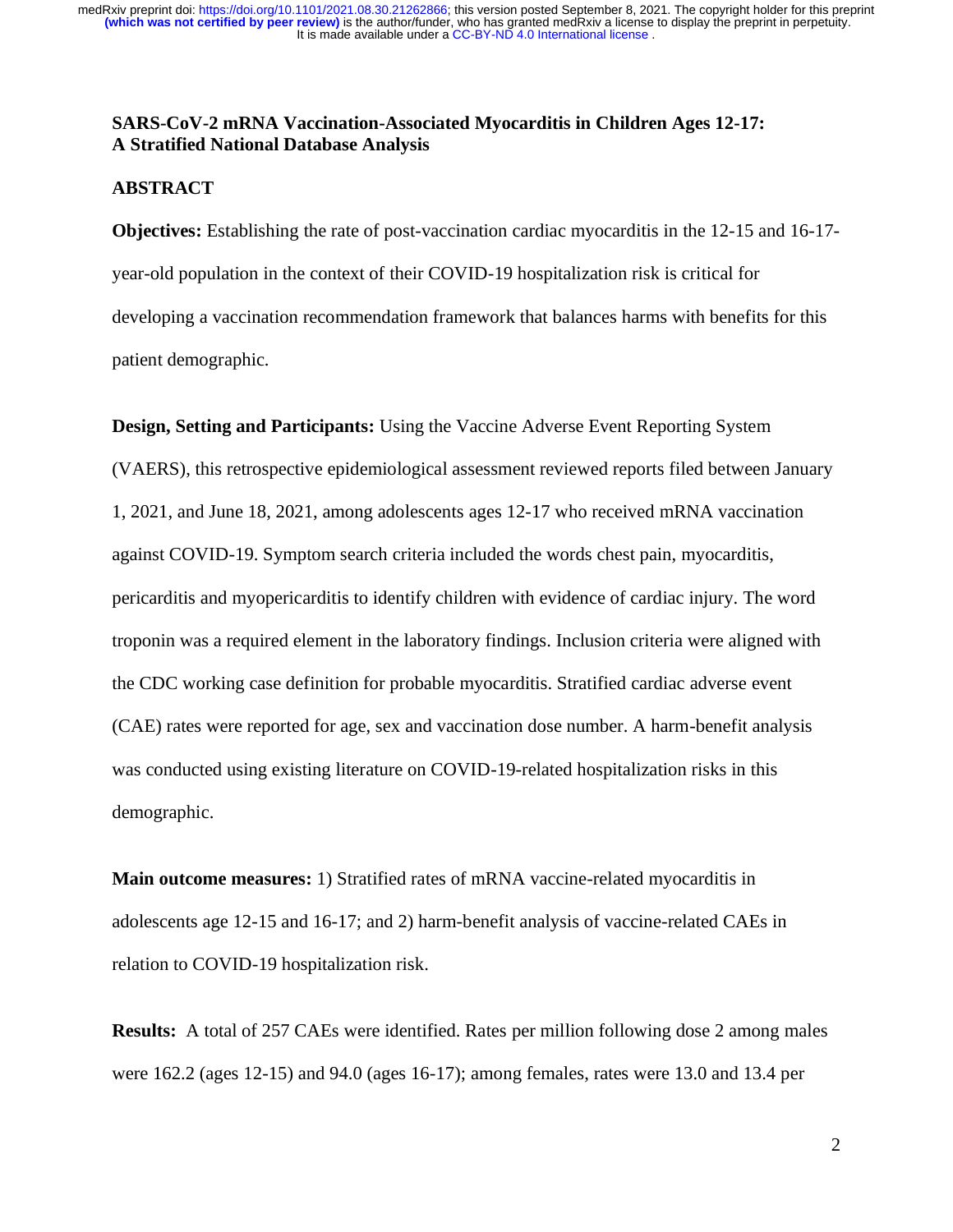million, respectively. For boys 12-15 without medical comorbidities receiving their second mRNA vaccination dose, the rate of CAE is 3.7 to 6.1 times higher than their 120-day COVID-19 hospitalization risk as of August 21, 2021 (7-day hospitalizations 1.5/100k population) and 2.6-4.3-fold higher at times of high weekly hospitalization risk (7-day hospitalizations 2.1/100k), such as during January 2021. For boys 16-17 without medical comorbidities, the rate of CAE is currently 2.1 to 3.5 times higher than their 120-day COVID-19 hospitalization risk, and 1.5 to 2.5 times higher at times of high weekly COVID-19 hospitalization.

**Conclusions:** Post-vaccination CAE rate was highest in young boys aged 12-15 following dose two. For boys 12-17 without medical comorbidities, the likelihood of post vaccination dose two CAE is 162.2 and 94.0/million respectively. This incidence exceeds their expected 120-day COVID-19 hospitalization rate at both moderate (August 21, 2021 rates) and high COVID-19 hospitalization incidence. Further research into the severity and long-term sequelae of postvaccination CAE is warranted. Quantification of the benefits of the second vaccination dose and vaccination in addition to natural immunity in this demographic may be indicated to minimize harm.

#### **INTRODUCTION**

Pfizer-BioNTech BNT162b2 and Moderna mRNA-1273 vaccines for SARS-CoV-2 have demonstrated exceptional safety and real-world effectiveness in preventing severe disease and death from COVID-19. Concerns about vaccination-related myocarditis in young men were initially raised in Israel with rates between [1/3000-1/6000.](https://www.reuters.com/world/middle-east/israel-sees-probable-link-between-pfizer-vaccine-small-number-myocarditis-cases-2021-06-01/)[1] In the United States, the initial [Centers for Disease Control and Prevention \(CDC\)](https://www.cdc.gov/vaccines/acip/meetings/downloads/slides-2021-06/05-COVID-Wallace-508.pdf) report[2,3] identified a rate of approximately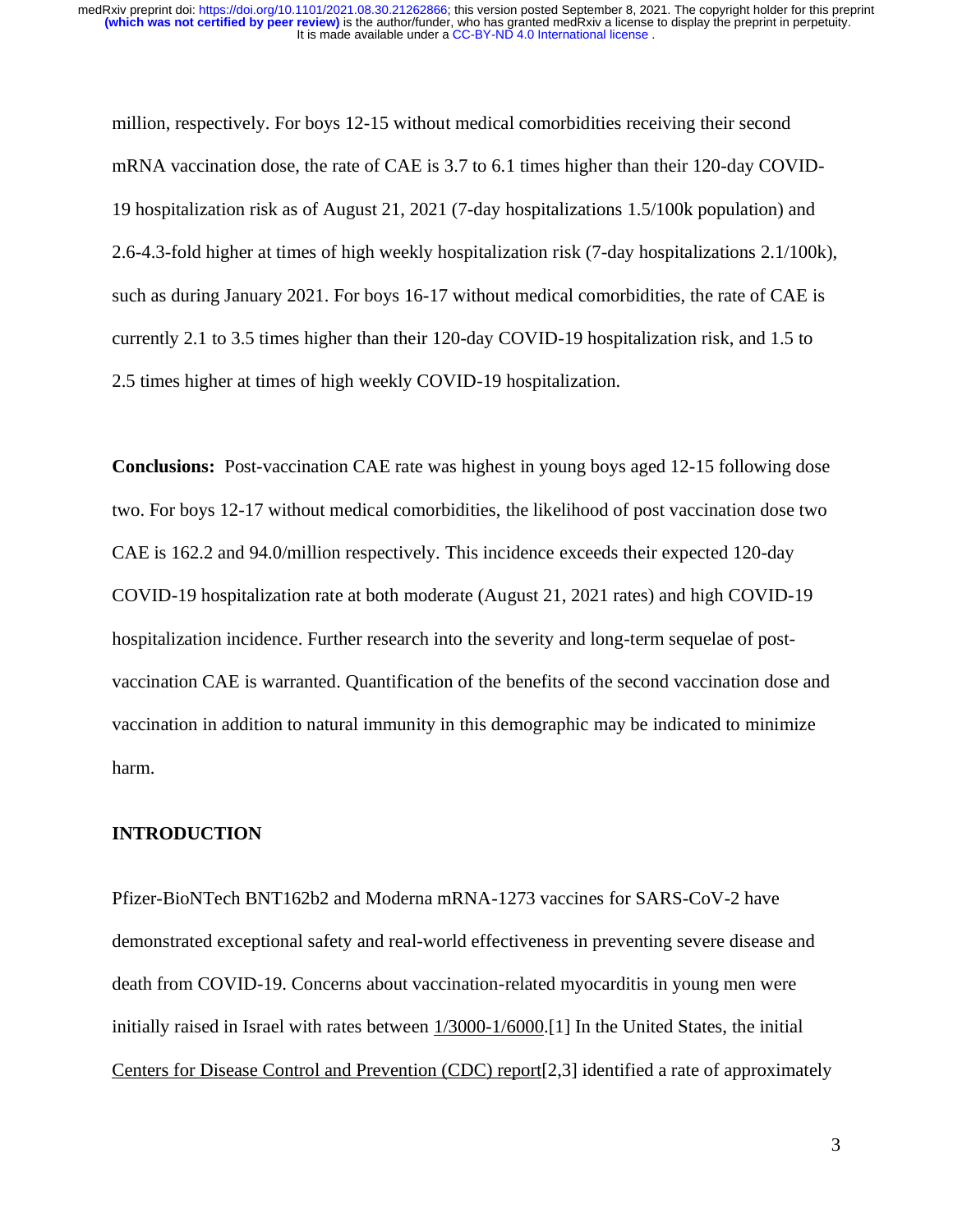12.6 per million (1/80,000) second doses administered in ages 12-39, but approximately 1/15,000 for males 12-17 and 1/19,000 for males 18-24.[2,3]

Although the CDC analyses [2,3] identified a higher rate of myocarditis in boys than young men, further stratification by adolescent age group (e.g., 12-15 and 16-17 years) was not provided. A second potential limitation was the sensitivity of the CDC symptom search inclusion criteria, which may have failed to identify cases of cardiac adverse events (CAEs), consistent with myocarditis, with objective evidence of cardiac injury following vaccination.

On August 23rd, the Federal Drug Administration (FDA) released a Pfizer-BioNTech vaccine report[4] which outlines "an excess risk [of myocarditis] approaching 200 cases/million" or 1/5000 in 16–17-year-old boys, which was three times higher than reported by the CDC [2,3]. In their harm-benefit analysis, the most likely scenario was the benefits of vaccination would outweigh harms in 16-17-year-old males, but "predicted excess cases of vaccine-associated myocarditis/pericarditis would exceed COVID-19 hospitalizations and deaths under the 'worst case' scenario" [4].

Post-vaccination myocarditis rates for the 12-15-year-old age group had not yet been reported beyond the initial trial with 1131 vaccination recipients [5], until August  $30<sup>th</sup>$ ,  $2021$ , when the CDC reported [6] the following rates for boys ages 12-15 and 16-17 within seven days of their second dose of Pfizer-BioNTech at 42.6 and 71.5 per million, respectively. For females, rates were 4.3 and 8.1 per million, respectively. A harm-benefit analysis of vaccination in the pediatric age group has not yet been performed based on presence of absence of underlying medical

4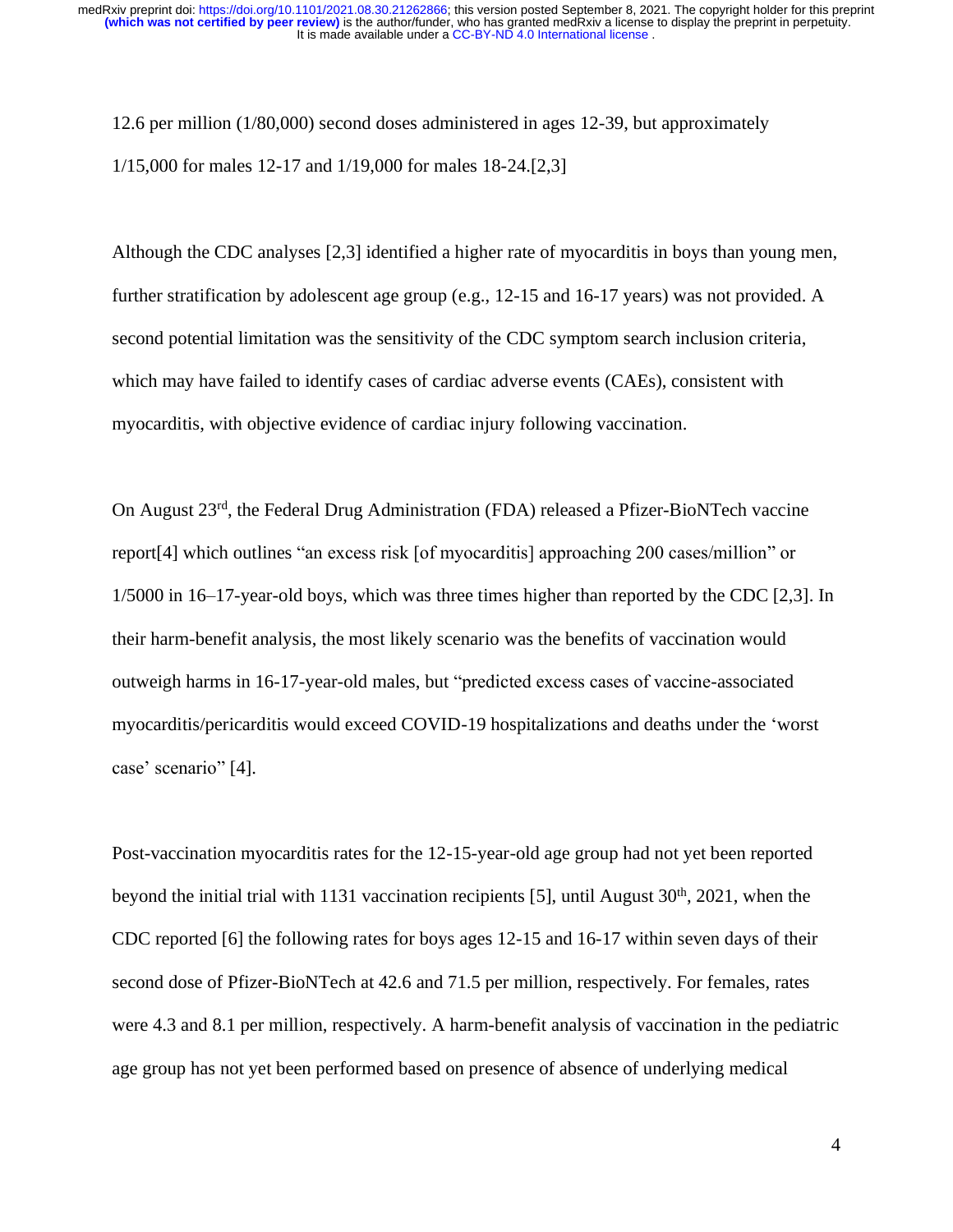conditions. While medical comorbidities confer higher risk for severe COVID-19, this is not known to be the case for post-vaccination myocarditis.

The CDC [2,6] reported a 94-96% hospitalization rate for VAERS-identified myocarditis. The CDC used a 120-day COVID-19 hospitalization rate as a meaningful comparator to vaccinationrelated harms, and we have chosen to use this same comparison for our study.

Our primary aim was to stratify post-mRNA vaccination myocarditis by age and vaccination dose within the 12–17-year-old population. Our secondary aim was to provide an updated estimate to complement the CDC's [2,3,6] and FDA's [4] findings. Our final aim was to perform a harm-benefit analysis of mRNA COVID-19 vaccination myocarditis with that of COVID-19 hospitalization for children with and without one or more comorbidity at low, moderate, and high 120-day COVID-19 hospitalization rates.

#### **METHODS**

We searched the Vaccine Adverse Event Reporting System (VAERS) data for females and males ages 12-17 in reports processed from 1/1/2021 through 6/18/2021 with diagnoses of "myocarditis," "pericarditis," "myopericarditis" or "chest pain" in the symptom notes and required the term "troponin" in the laboratory data. We defined a CAE using the CDC working case definition for a probable case.[2] Specifically, the symptom of "chest pain" required at least one of the following: diagnosis of myocarditis, peri- or myopericarditis, acute myocardial infarction; elevated troponin; abnormal electrocardiogram (EKG), abnormal echocardiogram (ECHO), or cardiac MRI (cMRI) findings consistent with myocarditis (as defined in Supplement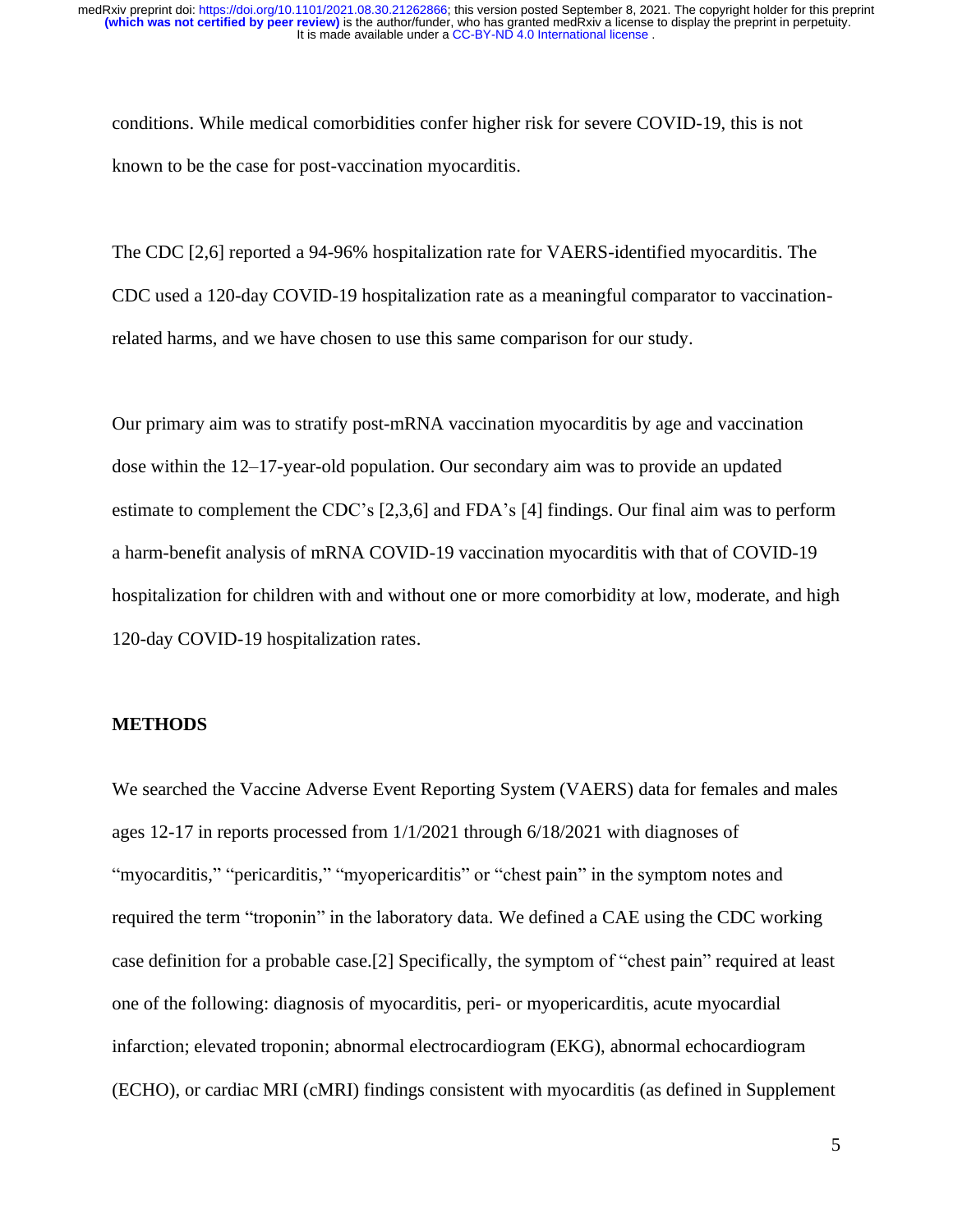1). Cases and hospitalizations with an unknown dose number were assigned to dose 1 or dose 2 in the same proportion as the known doses: 15% occurred following dose 1 and 85% occurred following dose 2.

To compute crude rates per million for doses 1 and 2, our denominators included all children with at least 1 dose of any vaccination and all fully vaccinated children, respectively, as of 6/11/2021[6] to accommodate both reporting lag and a pre-defined 7-day risk window, consistent with the CDC's analysis. 95% Poisson confidence intervals were calculated for these rates.

To perform a harm-benefit analysis, pediatric hospitalization rates for COVID-19 were obtained from the CDC's COVID-NET.[7] COVID-19 hospitalization rates among children with and without one or more medical comorbidities were calculated based on hospitalization rates at times of low (June 2021), moderate (August 2021) and high (January 2021) incidence.[8] Children with at least one medical comorbidity were considered to have 4.7 times the likelihood of COVID-19 hospitalization as those without comorbidities based on 70% of children hospitalized for COVID-19 having one or more medical comorbidity.[9] We estimate 33% of children in this age group have one or more comorbidity based upon current data[10] suggesting 21.2% of children 12-19 have obesity and around 8.4% have asthma.[11] These comorbidities are also found in the summary of underlying conditions for pediatric COVID-19 hospitalizations reported to COVID-NET.[8] The two most common underlying conditions among pediatric hospitalizations are obesity (33.8%) and asthma (14.8%).<sup>[8]</sup> Other relevant comorbidities such as diabetes[11] or the medically complex children[12] appear to make up  $\leq 5\%$  of this demographic.[11] The estimated ratio of expected hospitalizations for children by presence or

6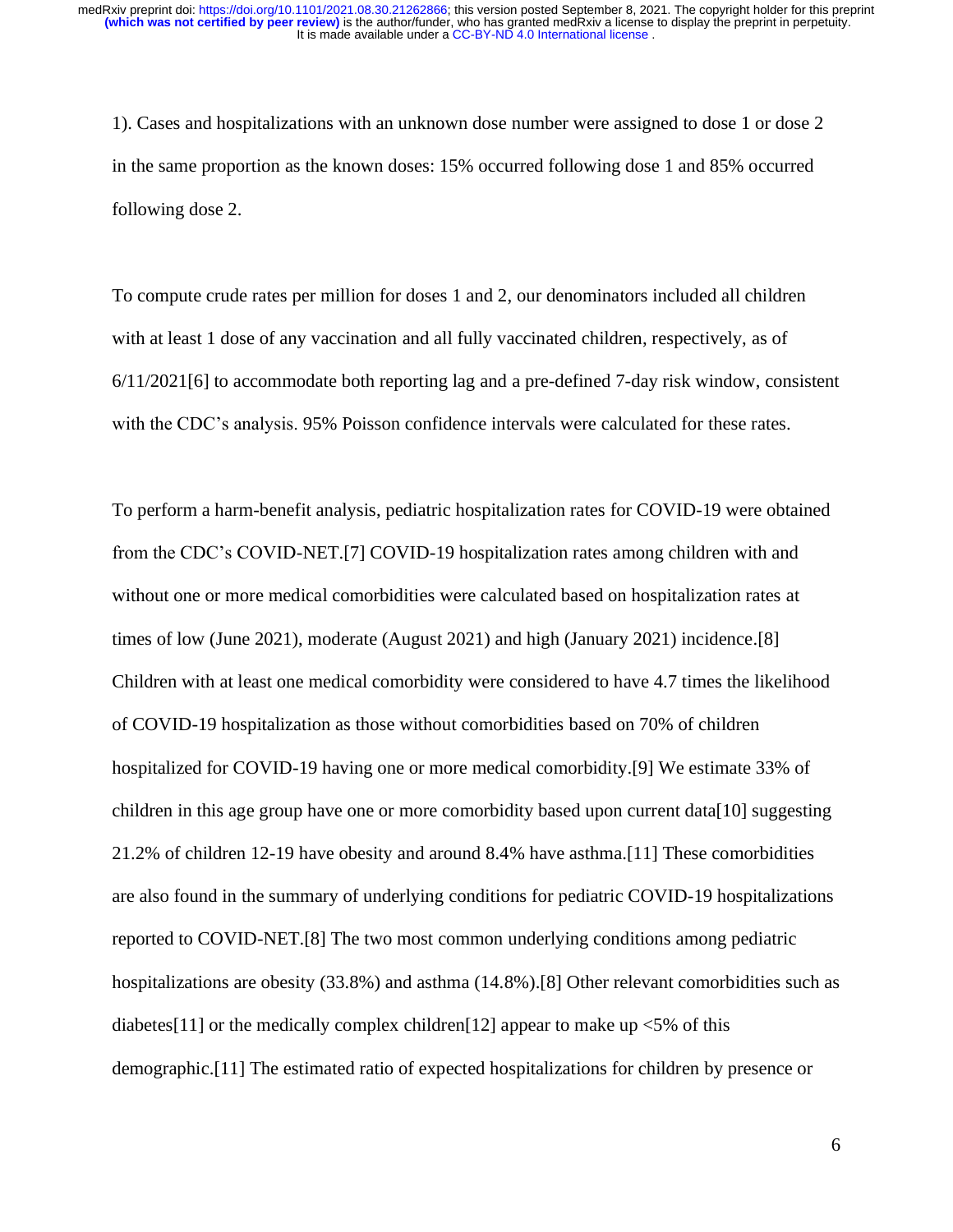absence of comorbidity must therefore account for the relative proportions of children with and without comorbidities in the population, and among those admitted for COVID-19. The computation is as follows:  $[(0.67/0.33)/(0.3/0.7) = (0.67*0.7)/(0.33*0.3) = 0.469/0.099 =$ 4.7], in other words a 4.7-fold difference in hospitalization risk for children with and without medical comorbidities.

We provided an additional rate which adjusted for the reported approximate 40% of pediatric hospitalizations for COVID-19 being incidental positive tests on admission.[9,13,14] Finally, the risk of post-vaccination CAE post-dose two in 12–15-year-old-boys was compared with their overall risk of hospitalization from COVID-19 according to presence or absence of comorbidities and adjusted for the 40% hospitalization overestimate as well as the asymptomatic fraction of pediatric cases.

Data were analyzed using Microsoft PowerBI, Stata and Microsoft Excel

#### **RESULTS**

A total of 276 reports met our initial search criteria; of these, 18 were excluded because they had no objective evidence of elevated troponins or abnormal findings on ECG/EKG or ECHO, or we could not exclude the possibility of viral myocarditis or concomitant pneumonia. Of the 18 excluded cases, eight were hospitalized. Nine were 12-15 and nine were 16-17 years old. Sixteen of the excluded cases were coded "chest pain" in the symptom notes and the remaining two females were coded as "myocarditis" but no troponin values nor EKG/ECG findings were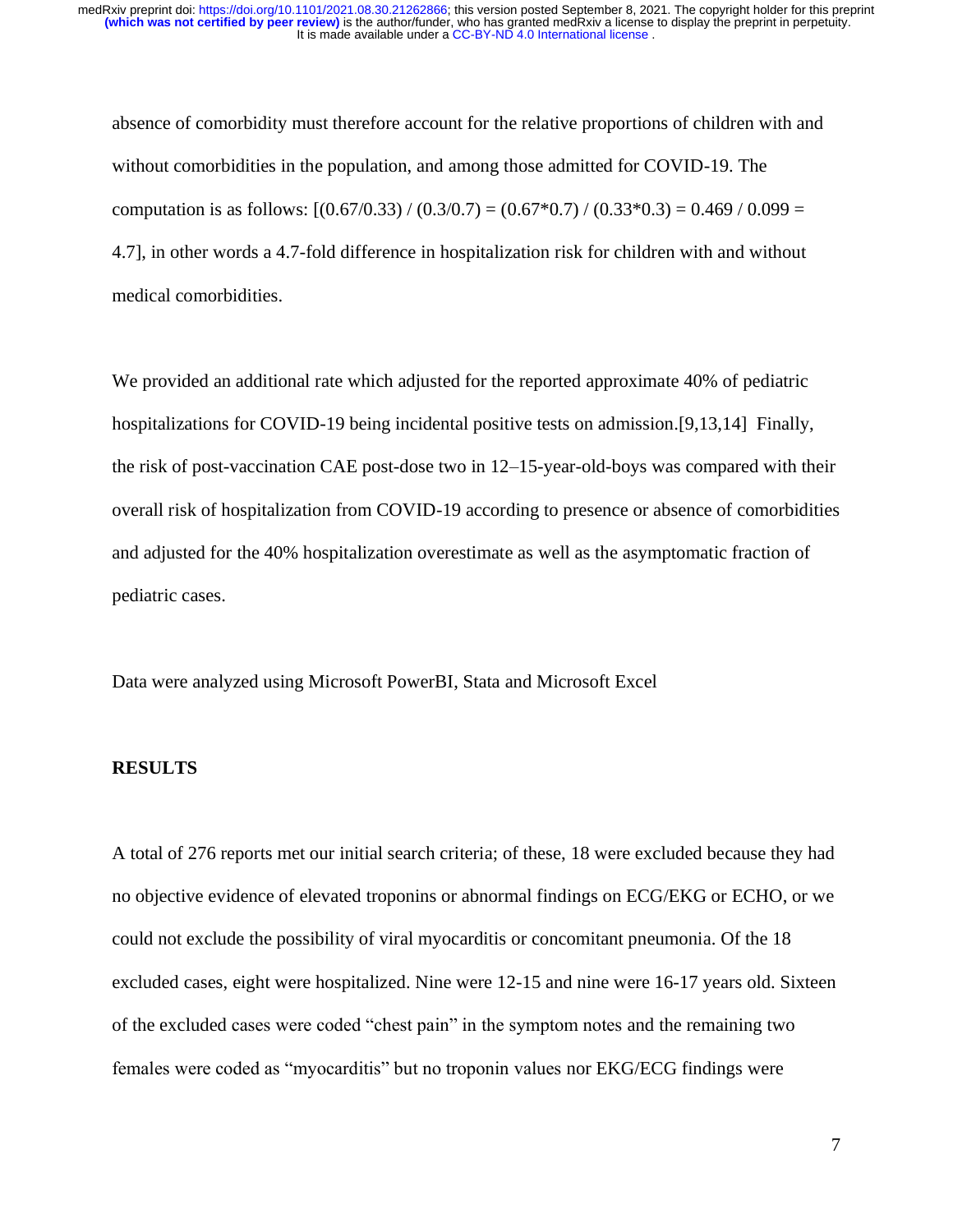included. Of the remaining 258 cases, we excluded from sex-specific rates one case with "unknown" sex, leaving 257 cardiac adverse event reports for full analysis (25 females and 232 males). Of these, 211 cases had peak troponin values available for analysis (Supplement 2); 37 reports did not include the vaccine dose number. Of the 257 included cases, 256 had received Pfizer-BioNTech mRNA vaccination, one had received Moderna mRNA vaccination (only Pfizer-BioNTech was approved for vaccination of children <18 at the time of our database search).

The CAE rates by age and sex and vaccination dose are shown in Figure 1 and Table 1. (Interactive data visualizations and full VAERS case notes available at this link: [https://bit.ly/CAEmRNA\)](https://bit.ly/CAEmRNA). Our post-second-dose-vaccination rates of CAE among adolescent boys aged 12-15 was 162.2/million which exceeded the rates reported by the CDC[2,6] by 143- 280% (2.4-3.8 times). Among boys age 16-17, our estimate was 94.0/million, 31.5-41% higher than the CDC estimate. For girls 12-15 years old, our rate was 13.0/million, which was 43-100% higher that the CDC's estimate.[2,6] Among girls 16-17, our estimate was 13.4/million, which was 47-65% higher than the CDC's estimate.

Rates per million following dose 1 among males were: 12.0 per million (ages 12-15) and 8.2 per million (ages 16-17). Rates per million following dose 1 among females were 0 (ages 12-15) and 2.0 (ages 16-17). With respect to dose 1 and compared to CDC findings, 12–15-year-old boys were 22-150% higher than the CDC, while girls this age had zero CAEs in our analysis. Among adolescents ages 16-17, our rates were 16% lower to 58% higher for boys and 82% higher for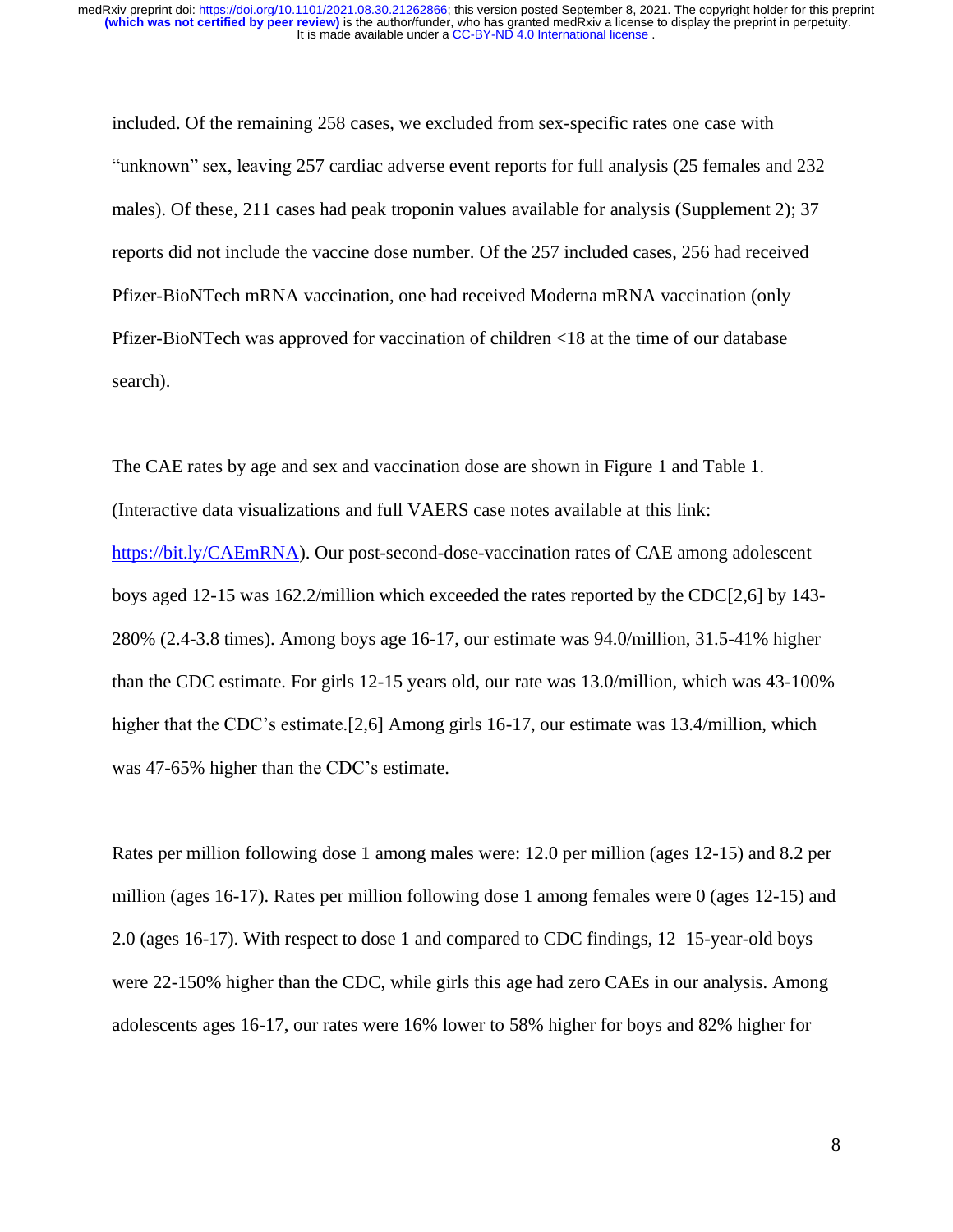It is made available under a CC-BY-ND 4.0 International license. **(which was not certified by peer review)** is the author/funder, who has granted medRxiv a license to display the preprint in perpetuity. medRxiv preprint doi: [https://doi.org/10.1101/2021.08.30.21262866;](https://doi.org/10.1101/2021.08.30.21262866) this version posted September 8, 2021. The copyright holder for this preprint

girls [2] and in the updated CDC report [6] the reported rate for girls 16-17 post-dose one was 0.0 per million.

The CAE cases in our investigation occurred a median of 2 days following vaccination, and 91.9% occurred within 5 days. The reported CAE hospitalization rate for our study group was 222/257 (86.4%); 112/130 (86.2%) in the 12–15-year-old cohort and 110/127 (86.6%) in the 16– 17-year-old cohort (Figure 2). Specific hospitalization rates for boys were 106/122 (86.9%) for the 12–15-year-old boys and 96/110 (87.3%) for the 16–17-year-old boys (Figure 2).

The median peak troponin T/I (Figure 3) (normal  $\langle 0.1 \text{ ng/mL} \rangle$  was 5.2 ng/mL in boys ages 12-15 and 11.6 ng/mL in boys ages 16-17; for girls, the medians were 0.8 ng/mL and 7.3 ng/mL, respectively. Peak troponin values exceeded 2 ng/mL for 71% of cases age 12-15 and 82% of cases age 16-17. Figure 4 shows the time course of troponin increases after vaccination: 183/211 (86.7%) measured as elevated within 4 days. For the 221 cases for which the dose number was available, 32 (15%) occurred after dose 1 and 189 (85%) occurred after dose 2. The 37 cases with an unknown dose number were assigned proportionately to the overall distribution among the cases with a known dose number: 5 were assigned to dose one and 32 were assigned to dose two.

#### **COVID-19 hospitalization vs. vaccination harms**

In the seven-month period of January 2021-July 2021, the rate of COVID-19 hospitalization among adolescents (ages 12-17) has ranged from a low of  $\leq$  4 per million weekly (July 2021) to moderate level (15 per million per week in mid-August 2021) and high (21 per million per week in January 2021) (Figure 6).[8,9] A healthy adolescent might expect a COVID-19 hospitalization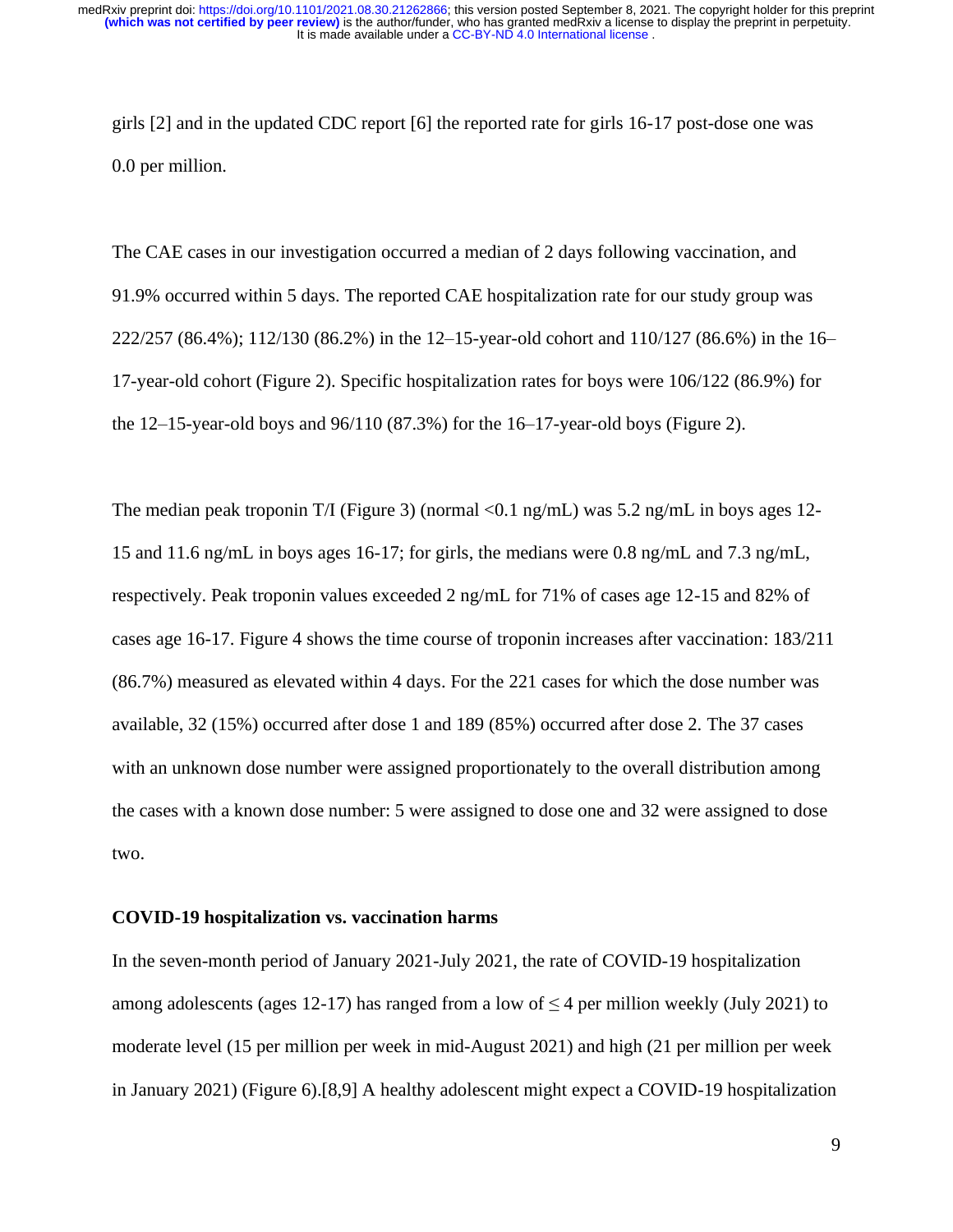risk of 44.4 per million over the next 120 days, assuming disease-related hospitalization prevalence stays at moderate levels (Figure 6, Figure 7). A child with at least one comorbidity might expect a disease-associated hospitalization rate of 210.5 per million per 120 days during times of moderate hospitalization, with a peak hospitalization risk of 294.7 per million per 120 days if rates surge to the same high level as January 2021.

At times of low adolescent COVID-19 hospitalization rates, such as in June 2021, a CAE from the second dose of an mRNA vaccine in a healthy 12–15-year-old boy was 13.7-fold more likely, at 162.2 per million, than the 120-day risk of COVID-19 hospitalization. The rate of postvaccination CAE for boys 12-15 years without comorbidities (162.2/million) receiving their second vaccination dose exceeds their current 120-day COVID-19 hospitalization risk (44.4/million) by 3.7 times. In 16–17-year-old boys without comorbidities, the risk of post-dose two vaccination CAE exceeds their current 120-day hospitalization risk by 2.1 times (94.0/million vs. 44.4/million per 120-days). Our estimated risk of post-second vaccination dose CAE hospitalization for boys 12-15 without medical comorbidities (141/million; based on 86.9% hospitalization rate) also exceeds that of their 120-day COVID-19 hospitalization risk even at high hospitalization rates (Figures 6 and 7). For 12–17-year-old-boys with at least one medical comorbidity (Figure 6 and 7) their risk of post-vaccination CAE only exceeds their 120-day COVID-19 hospitalization risk at times of low hospitalization rates.

We also performed an adjusted analysis based on 40% of COVID-19 hospitalizations being due to another cause with incidental positive COVID-19 test during the hospitalization [8,12,13]. At current moderate incidence, the 120-day hospitalization risk for COVID-19 for a healthy child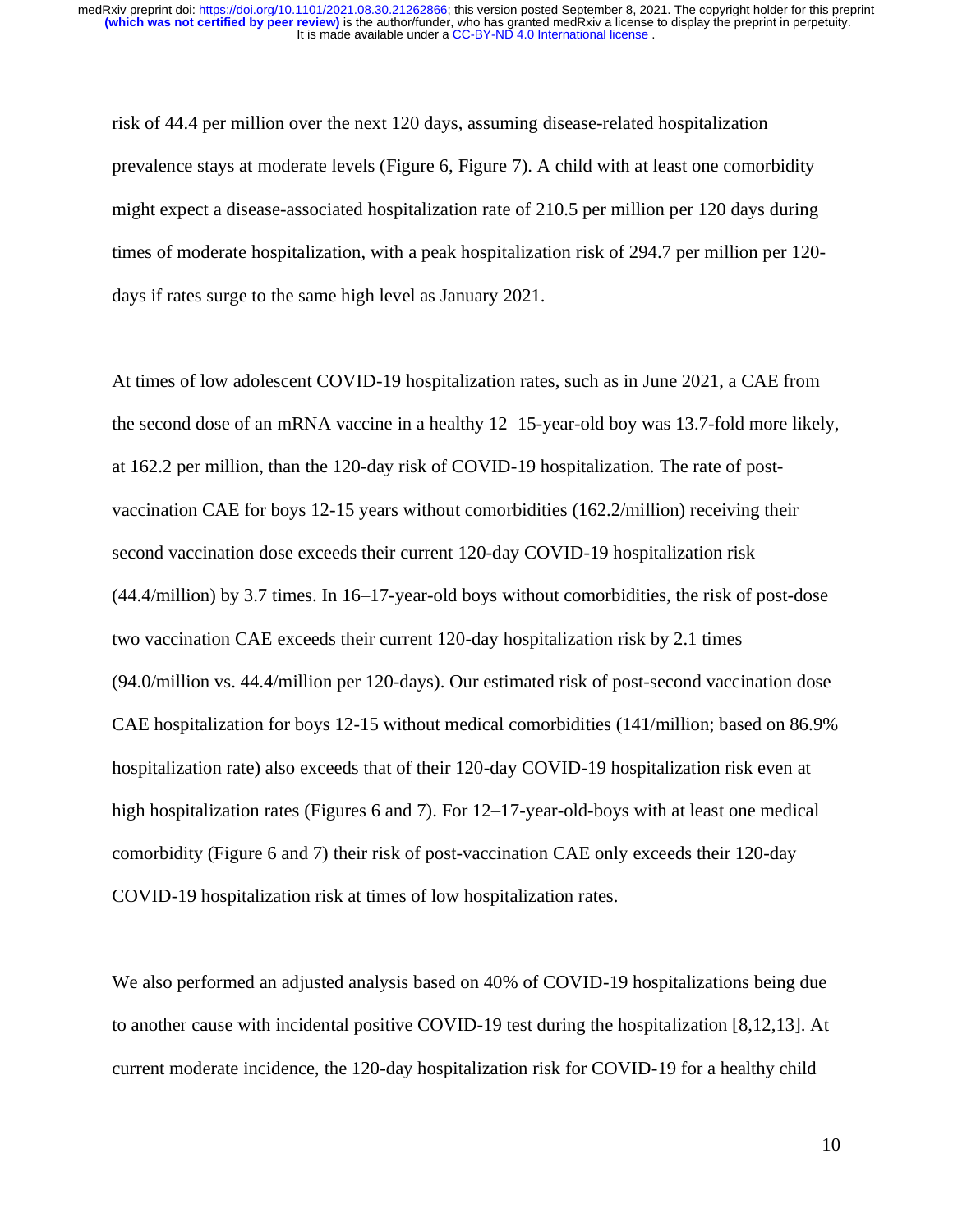may be as low as 26.7 per million (Figure 6 in italics), twice the risk of a CAE after vaccine dose 1 in boys without comorbidities and after dose 2 in girls without comorbidities (Table 1). The risk for boys aged 12-15 with no comorbidities of CAE after dose two would be 22.8 times higher than their COVID-19 hospitalization risk at the adjusted low (7.1/million), 6.1 times higher for moderate (26.7/million) and 4.3 times higher at high (37.3/million) 120-day hospitalization rates (Figures 6 and 7). The risk for boys 16-17 with no comorbidities of CAE after dose 2 would be and 13.2 times higher than their COVID-19 hospitalization risk at the adjusted low (7.1/million), 3.5 times higher at moderate (26.7/million) and 2.5 times higher at high (37.3/million) 120-day adjusted hospitalization rates (Figures 6 and 7). For 12–15-year-old boys with one or more comorbidity, the vaccine-associated CAE risk following dose two is less than the adjusted COVID-19 hospitalization risk at times of high COVID-19 incidence. For 16– 17-year-old boys with one or more comorbidity, the CAE rate was below that of the adjusted COVID-19 hospitalization risks at both current (moderate) and high disease prevalence (Figure 7; Table 1).

#### **DISCUSSION**

#### **Principal findings**

The main finding of this study was the cardiac adverse event (CAE) rates of 162/million and 94/million post- Pfizer-BioNTech BNT162b2 vaccination dose two for the 12-15- and 16–17 year-old boys, respectively. Approximately 86% of these resulted in hospitalization for both age groups. We included a case-finding method in VAERS which utilized the symptom "chest pain" to identify adolescents for review of troponins, EKG/ECG and ECHO findings. We otherwise maintained the specificity of our analysis by requiring the same objective findings of cardiac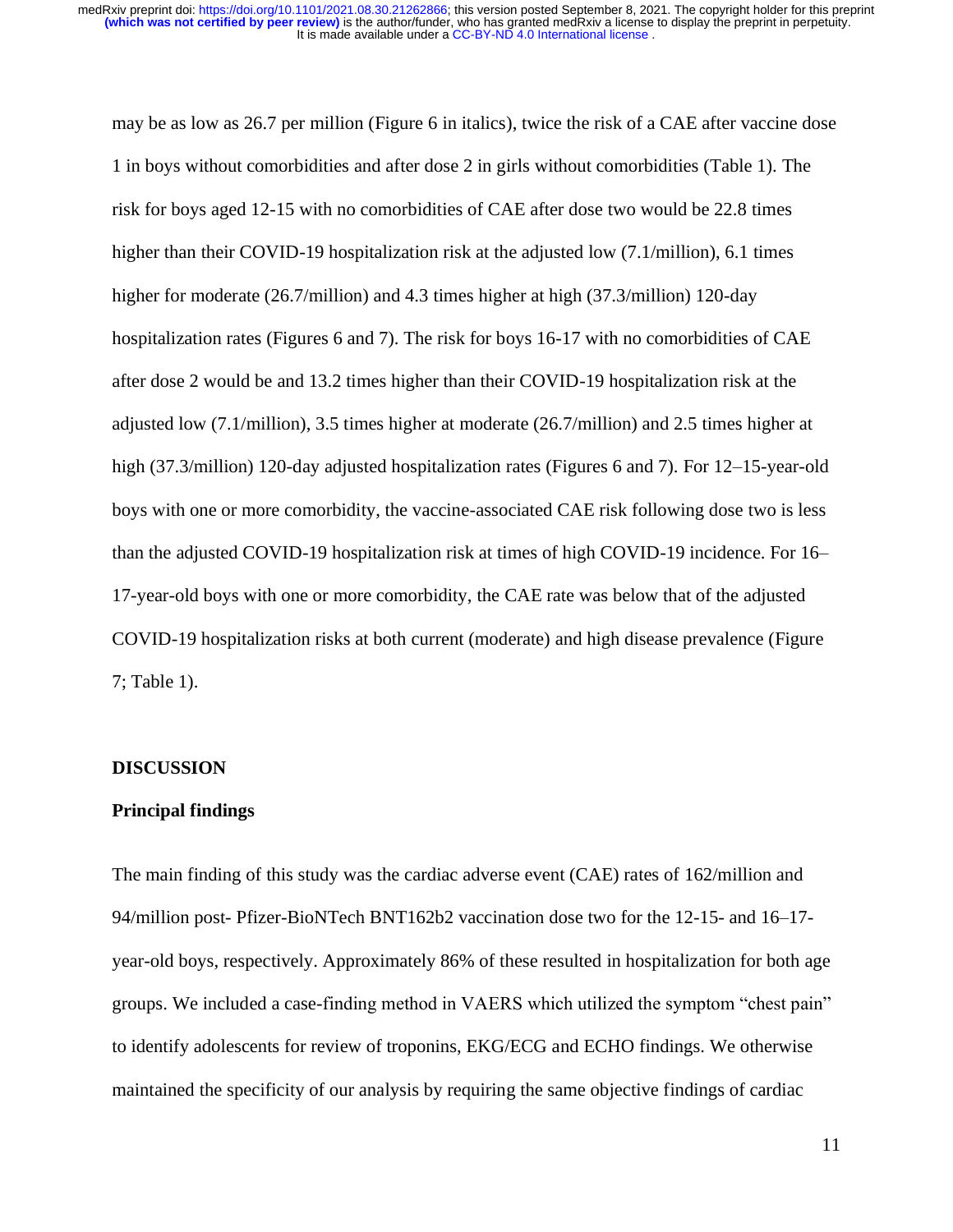injury used by the CDC to identify probable cases (Supplement 1) and excluded cases without sufficient objective evidence of cardiac-specific injury.

Using these broader search and inclusion criteria, we found post-vaccination rates of CAEs among adolescents aged 12-17 that exceeded the rates previously reported by the CDC[2] by 2.5 times in boys aged 12-15 and by 1.7 x in 16-17-year-old boys. Our results show the risk of myocarditis depends heavily on sex and age, as it appears that young boys 12-15 have a greater than 12 times higher rate than girls. Due to a markedly increased risk for the youngest boys, prospective safety analyses would be most useful if stratified by ages 12-15 years and 16-17 years.

The highest troponin elevations were seen in the 16–17-year-old boys and girls. In the setting of cardiac symptoms, children with elevated troponin levels have a high likelihood of cardiac disease.[17, 18] Of note, the threshold for normal levels in children may be even lower than the 0.1 ng/mL used in adults.[17]

To contextualize the benefits of vaccination for adolescents, we chose, as the CDC did [2,3] to provide a benefit-harm analysis based on varying levels of COVID-19 hospitalization rates.[19] Our analysis not only considered circulating disease levels but also the presence of individual risk factors for severe disease. A weakness of our analysis was not being able to stratify hospitalization risks for children with and without natural immunity. The CDC estimated that on May 29th, 2021, that 36.2% [15] of all children had already been infected with SARS-CoV-2. This estimate was made 16 months into the pandemic, thus adjusting for the current time (19 months), the current estimate would be  $(19/16)$ \*36.2% = 42.9% of children previously infected.

12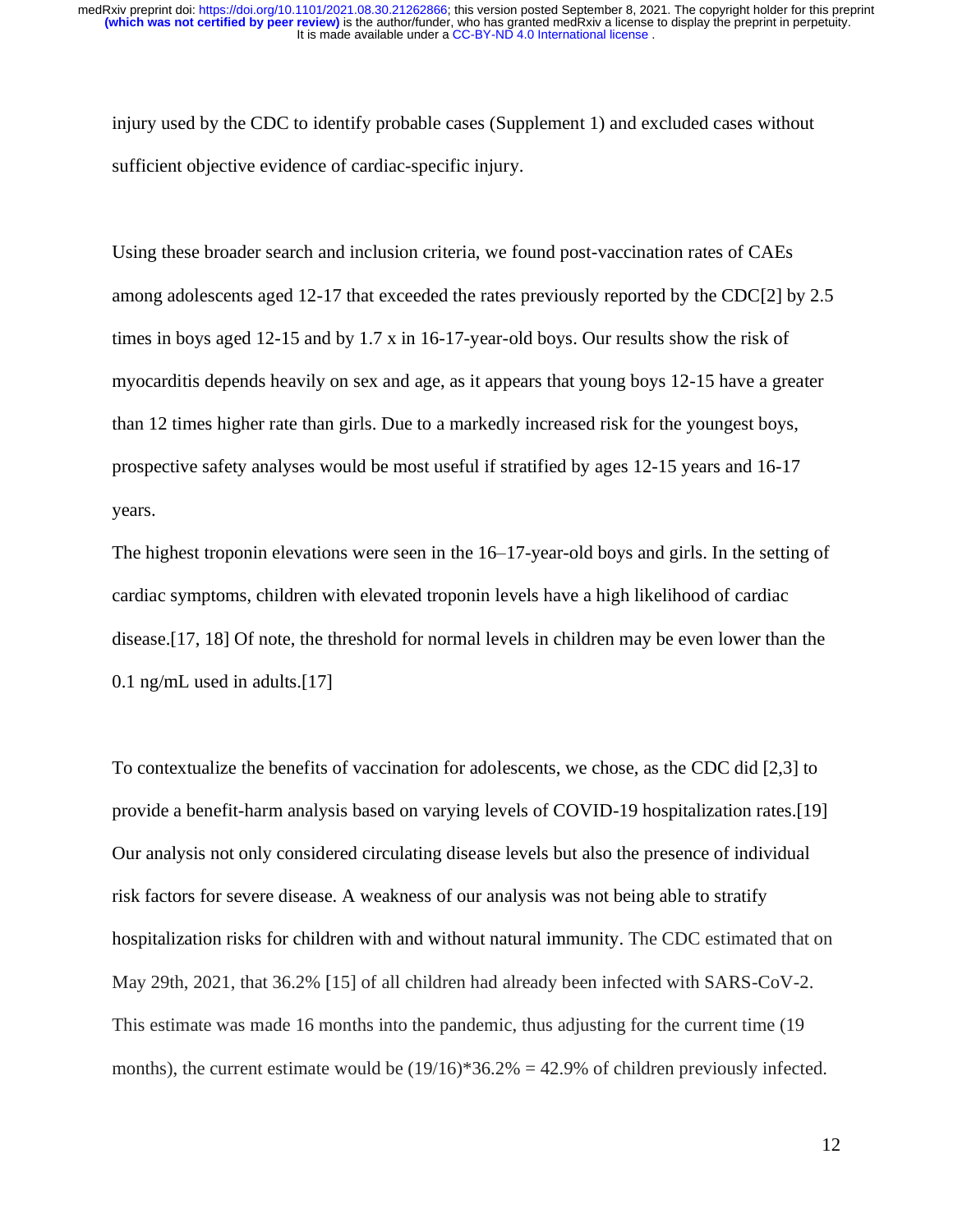Absolute infection-hospitalization rates for children with and without medical comorbidities and with and without history of infection have yet to be established.

In a recent report[20] of 15 patients aged 12-18 hospitalized with post-vaccination myocarditis, the clinical course was reported to be relatively benign, but 1/15 had abnormal echocardiogram on follow-up and 4/15 had ongoing symptoms post-discharge. The CDC reported [2] that 218 of the 323 (67.5%) cases of myo/pericarditis in vaccine recipients <30 years were known to have had resolution of symptoms. Another study<sup>[21]</sup> found 16/23 (70%) males with vaccinationassociated myocarditis to have had resolution of symptoms within a week. Long-term sequalae of myocarditis is unknown; follow-up of this vaccine-associated condition is warranted.

COVID-19 has also been found to result in symptomatic myocarditis in 0.3% of collegiate athletes,[22] but its rate in children post-COVID-19 infection has not been well described. The one existing study[23] is limited by an inappropriately small denominator due to apparent underestimate of COVID-19 disease incidence during the study period. The study[23] reported only six post-COVID myocarditis cases in boys ages 12-17 over the course of a year in a 60 million patient catchment area. Children have in general been spared from the worst effects of COVID-19. The reported mortality rate in England has so far been 2/million children [24,25], which may translate to around 6/million infections based on a prior infection rate of 1/3.[15] In the US, there have been 4404 multisystem-inflammatory syndrome in children (MIS-C) cases in a population of 74 million.[26] Long-duration of symptoms post-COVID-19 also appears less frequent in children than initially feared, with 1.8% of children with symptomatic COVID-19 experiencing at least one symptom two months after infection compared with 0.9% of negatively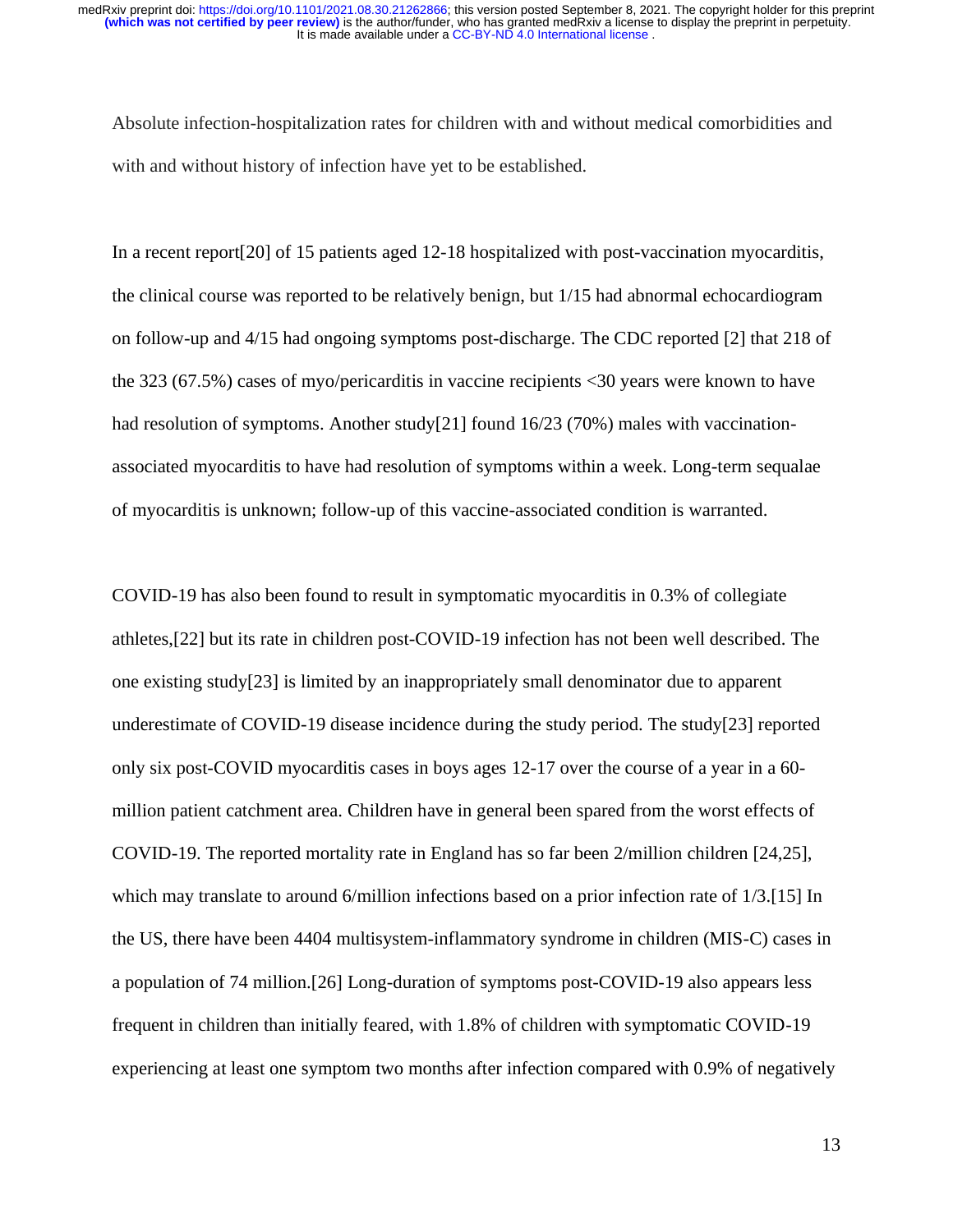tested controls after one month.[27] A thorough understanding of vaccine safety is thus crucial in this age group, especially for children without known risk factors for severe COVID-19 and those with history of infection. This report only outlines rates associated with the Pfizer-BioNTech. A recent report from Canada [28] suggests a greater than 2-fold higher rate of postvaccination myocarditis from the Moderna mRNA vaccine compared to the Pfizer-BioNTech mRNA vaccine. The most recent CDC update [6] also found Moderna to have higher rates of post-vaccination myocarditis than Pfizer-BioNTech in all male age groups except those 16-17 years and those 65 and older.

A concern about using VAERS for our data analysis is the risk of over-ascertainment of a safety signal due to the open access system. To address this concern, we aligned our inclusion criteria with the CDC's case definition for probable myocarditis. Our rate of myocarditis postvaccination of 94.0/million was more than two times lower than that reported by the FDA (200/million) [2] and yet 31.5% higher than the CDC. This suggests that both VAERS and CDC are providing an underestimate of the true incidence of this condition. Furthermore, the reports in VAERS reviewed for this study were of children with myocarditis *with* cardiac symptoms and not cases of incidental cardiac inflammation noted on imaging. It is thus unclear how large of an underestimate of CAE incidence this report provides.

We, like the CDC, used a 120-day COVID-19 hospitalization rate as a meaningful comparator to vaccination-related harms, but this type of harm-benefit analysis does not take into account any benefits the vaccine provides against transmission to others, long-term COVID-19 disease risk or protection from non-severe COVID-19 symptoms. With this in mind, the risk of CAE for a boy

14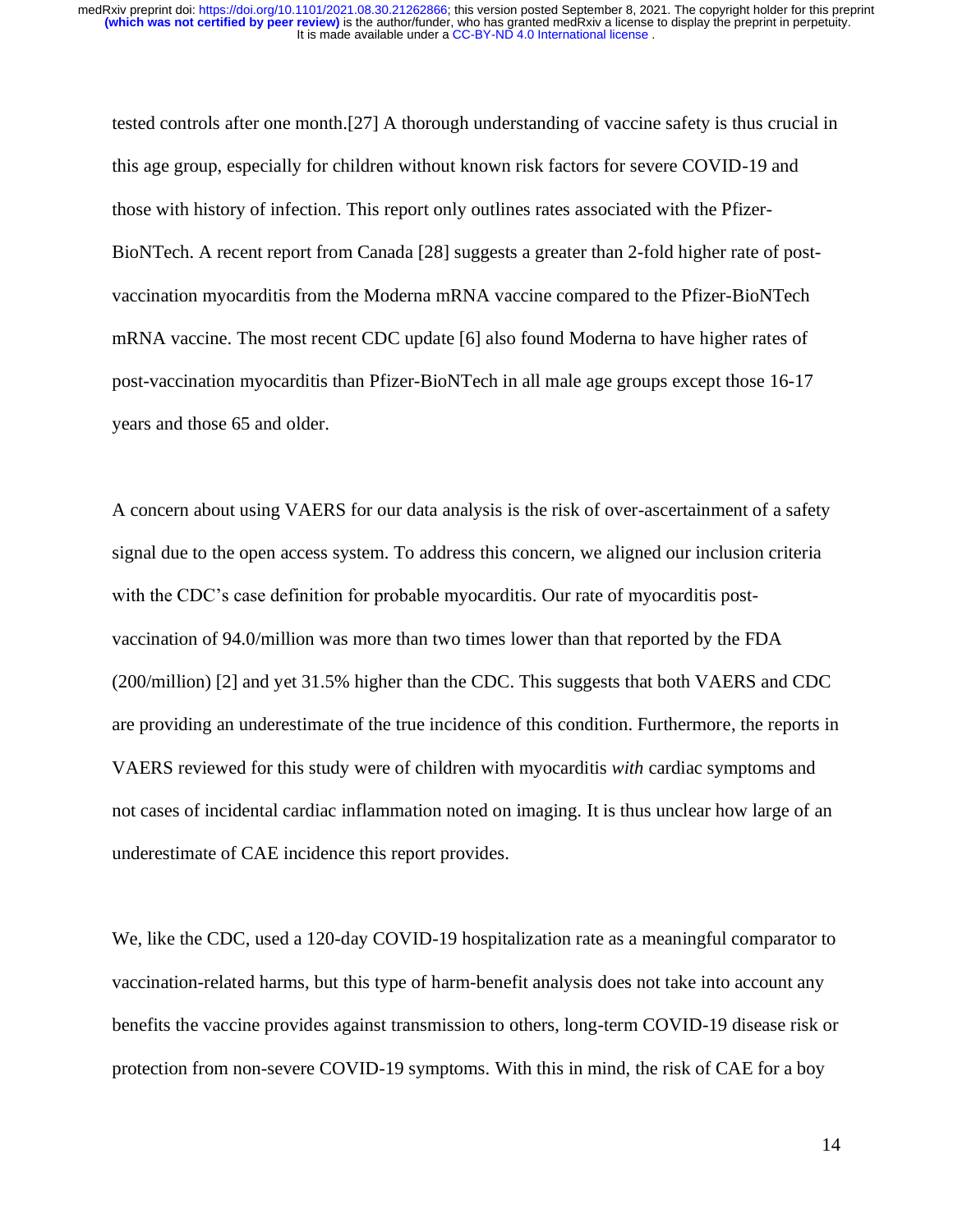receiving his second dose of the vaccine is 2 to 6 times higher than the 120-day risk of hospitalization in boys 12-17 without underlying medical conditions. For boys with medical comorbidities, the 120-day COVID hospitalization rates are slightly higher than their rate of CAE if not adjusting for possible 40% overestimate of hospitalization rates [9,13,14], in which case the rate of CAE would be slightly higher than 120-day hospitalization [Figures 6 and 7].

As of the last week of August 2021, hospitalization rates for children ages 12-17 in the United States continued to approximate the moderate rate shown in Figures 6 and 7.[8] Current pediatric hospitalization rates are also a product of increasing natural infection and vaccination rates. Overall pediatric case hospitalization rate from COVID-19 has been estimated by the CDC [15] and American Academy of Pediatrics [19] to be 0.8-0.9%, irrespective of comorbidities and not adjusting for possible 40% overestimate of hospitalization rates [9,13,14]. This rate has remained consistent through August of 2021.

Given the nearly fivefold disparity in risk of hospitalization for adolescents with and without comorbidities, it is important that the benefits of vaccination be clearly weighed and conveyed in the context of the unique health risks of the individual and the household. The benefits of vaccination in previously-infected children should be further studied and a harm-benefit analysis performed. A history of SARS-CoV-2 infection may be found to provide similar or superior immunity to vaccination [29]. A recent study [30] found a 4-fold increased risk of postvaccination myocarditis in those who had previously been infected with SARS-CoV-2.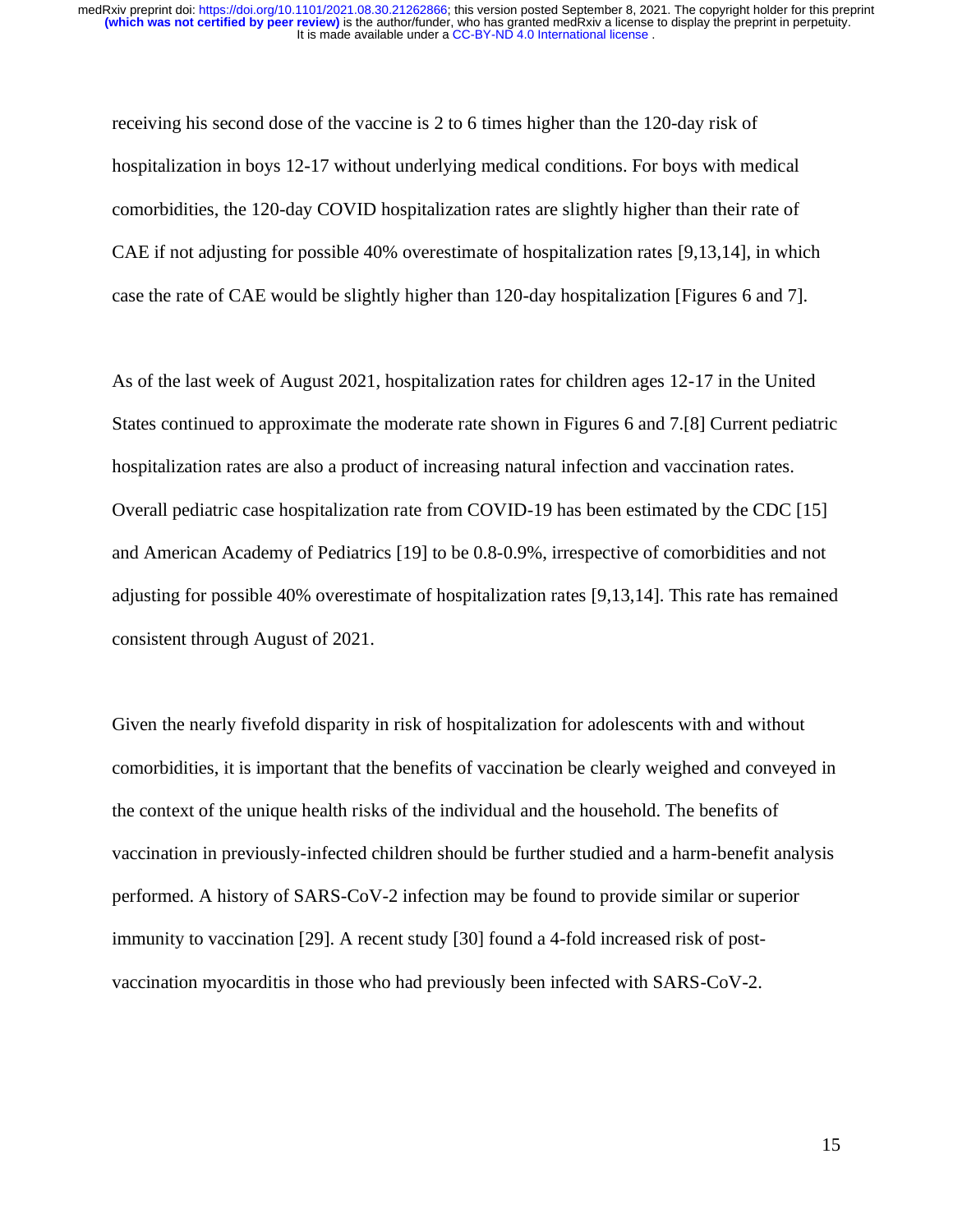In light of the vaccine-associated cardiac harms described in this report, further research as well as transparency about possible vaccine-related harms in relation to an individual child's COVID-19 risks is indicated. Alternate vaccination types, dosing or strategies, such as those that take a history of infection into consideration, may eventually be found to be more appropriate in this age group.

## **Conclusion**

Our report found post-vaccination CAE rates following dose two of 162.2 and 94.0/million for boys 12-15 and 16-17, respectively. For boys with no underlying health conditions, the chance of either CAE, or hospitalization for CAE, after their second dose of mRNA vaccination are considerably higher than their 120-day risk of COVID-19 hospitalization, even at times of peak disease prevalence. The long-term consequences of this vaccine-associated cardiac inflammation are not yet fully defined and should be studied. In lieu of pediatric vaccination mandates, the US may: 1) consider gathering data on previous infection in this age group and/or 2) follow the example of Germany,[31] Sweden [32], Norway [33] and the WHO[34] and hold off on definitively recommending vaccination of low-risk children against COVID-19, or 3) offer one dose to adolescents as the UK has just announced [35] while more information about risks, benefits, harms and alternative dosing or vaccination strategies are studied and considered.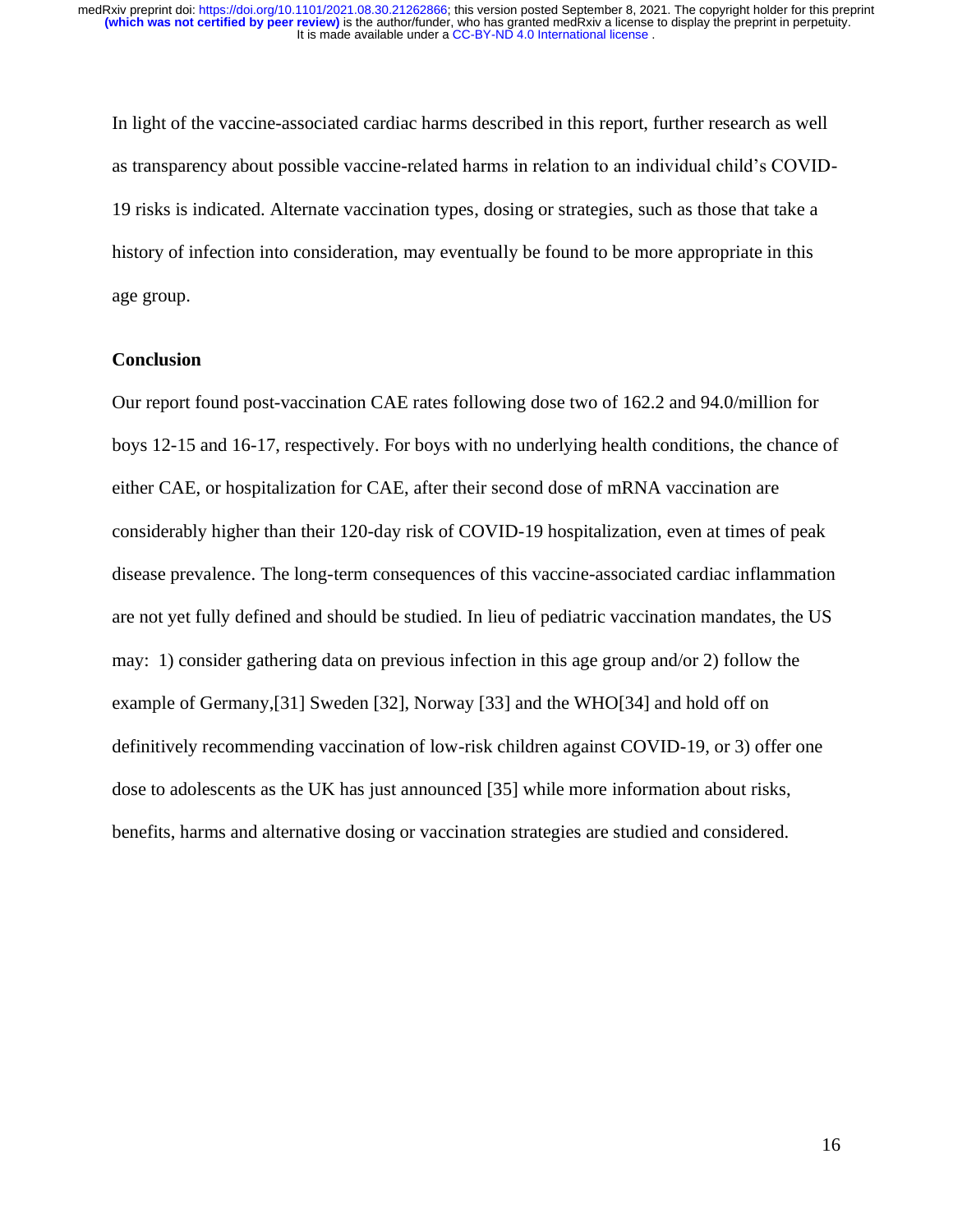# **References**

- 1. Israel sees probable link between Pfizer vaccine and myocarditis cases. Published June 2, 2021. Available at [https://www.reuters.com/world/middle-east/israel-sees-probable-link](https://www.reuters.com/world/middle-east/israel-sees-probable-link-between-pfizer-vaccine-small-number-myocarditis-cases-2021-06-01/)[between-pfizer-vaccine-small-number-myocarditis-cases-2021-06-01/.](https://www.reuters.com/world/middle-east/israel-sees-probable-link-between-pfizer-vaccine-small-number-myocarditis-cases-2021-06-01/) Accessed June 23, 2021.
- 2. Shimabukuro T. (2021, June 23-25). COVID-19 Vaccine Safety Updates. Centers for Disease Control and Prevention. Advisory Committee for Immunization Practices. [ACIP Workgroup Presentation] ACIP Meeting. Atlanta, GA, United States. [https://www.cdc.gov/vaccines/acip/meetings/downloads/slides-2021-06/03-COVID-](https://www.cdc.gov/vaccines/acip/meetings/downloads/slides-2021-06/03-COVID-Shimabukuro-508.pdf)[Shimabukuro-508.pdf](https://www.cdc.gov/vaccines/acip/meetings/downloads/slides-2021-06/03-COVID-Shimabukuro-508.pdf) accessed June 23, 2021.
- 3. Wallace M, Oliver S. (2021, June 23-25). COVID-19 mRNA vaccines in adolescents and young adults: Benefit-risk discussion. Centers for Disease Control and Prevention. Advisory Committee for Immunization Practices. [ACIP Workgroup Presentation] ACIP Meeting. Atlanta, GA, United States. [https://www.cdc.gov/vaccines/acip/meetings/downloads/slides-](https://www.cdc.gov/vaccines/acip/meetings/downloads/slides-2021-06/05-COVID-Wallace-508.pdf)[2021-06/05-COVID-Wallace-508.pdf,](https://www.cdc.gov/vaccines/acip/meetings/downloads/slides-2021-06/05-COVID-Wallace-508.pdf) accessed June 23, 2021.
- 4. Food and Drug Administration. Summary for regulatory action. <https://www.fda.gov/media/151733/download> Accessed August 27, 2021.
- 5. Centers for Disease Control and Prevention. Vaccination Demographics Trends. <https://covid.cdc.gov/covid-data-tracker/#vaccination-demographics-trends> Accessed June 12, 2021.
- 6. Su J. (2021, August 30) Myopericarditis following COVID-19 vaccination: Updates from the Vaccine Adverse Event Reporting System (VAERS). [https://www.cdc.gov/vaccines/acip/meetings/downloads/slides-2021-08-30/03-COVID-Su-](https://www.cdc.gov/vaccines/acip/meetings/downloads/slides-2021-08-30/03-COVID-Su-508.pdf%20accessed%20August%2030)508.pdf [accessed August 30,](https://www.cdc.gov/vaccines/acip/meetings/downloads/slides-2021-08-30/03-COVID-Su-508.pdf%20accessed%20August%2030) 2021
- 7. Frenck RW Jr, Klein NP, Kitchin N, et al. C4591001 Clinical Trial Group. Safety, Immunogenicity, and Efficacy of the BNT162b2 Covid-19 Vaccine in Adolescents. N Engl J Med. 2021 Jul 15;385(3):239-250. doi: 10.1056/NEJMoa2107456. Epub 2021 May 27. PMID: 34043894; PMCID: PMC8174030.
- 8. COVID-NET: COVID-19-Associated Hospitalization Surveillance Network, Centers for Disease Control and Prevention. [https://gis.cdc.gov/grasp/covidnet/covid19\\_3.html:](https://gis.cdc.gov/grasp/covidnet/covid19_3.html) Accessed on July 6, 2021.
- 9. Havers FP, Whitaker M, Self JL, et al. Hospitalization of Adolescents Aged 12–17 Years with Laboratory-Confirmed COVID-19 — COVID-NET, 14 States, March 1, 2020–April 24, 2021. *MMWR Morb Mortal Wkly Rep* 2021;70:851–857. DOI: http://dx.doi.org/10.15585/mmwr.mm7023e1external icon
- 10. Prevalence of Childhood Obesity in the United States. Centers for Disease Control and Prevention.

[https://www.cdc.gov/obesity/data/childhood.html#:~:text=For%20children%20and%20adole](https://www.cdc.gov/obesity/data/childhood.html#:~:text=For%20children%20and%20adolescents%20aged,to%2019%2Dyear%2Dold) [scents%20aged,to%2019%2Dyear%2Dold](https://www.cdc.gov/obesity/data/childhood.html#:~:text=For%20children%20and%20adolescents%20aged,to%2019%2Dyear%2Dold)

- 11. Miller GF, Coffield E, Leroy Z, Wallin R. Prevalence and Costs of Five Chronic Conditions in Children. *J Sch Nurs*. 2016;32(5):357-364. doi:10.1177/1059840516641190
- 12. Kuo DZ, Cohen E, Agrawal R, Berry JG, Casey PH. A national profile of caregiver challenges among more medically complex children with special health care needs. *Arch Pediatr Adolesc Med*. 2011 Nov;165(11):1020-6. doi: 10.1001/archpediatrics.2011.172. PMID: 22065182; PMCID: PMC3923457.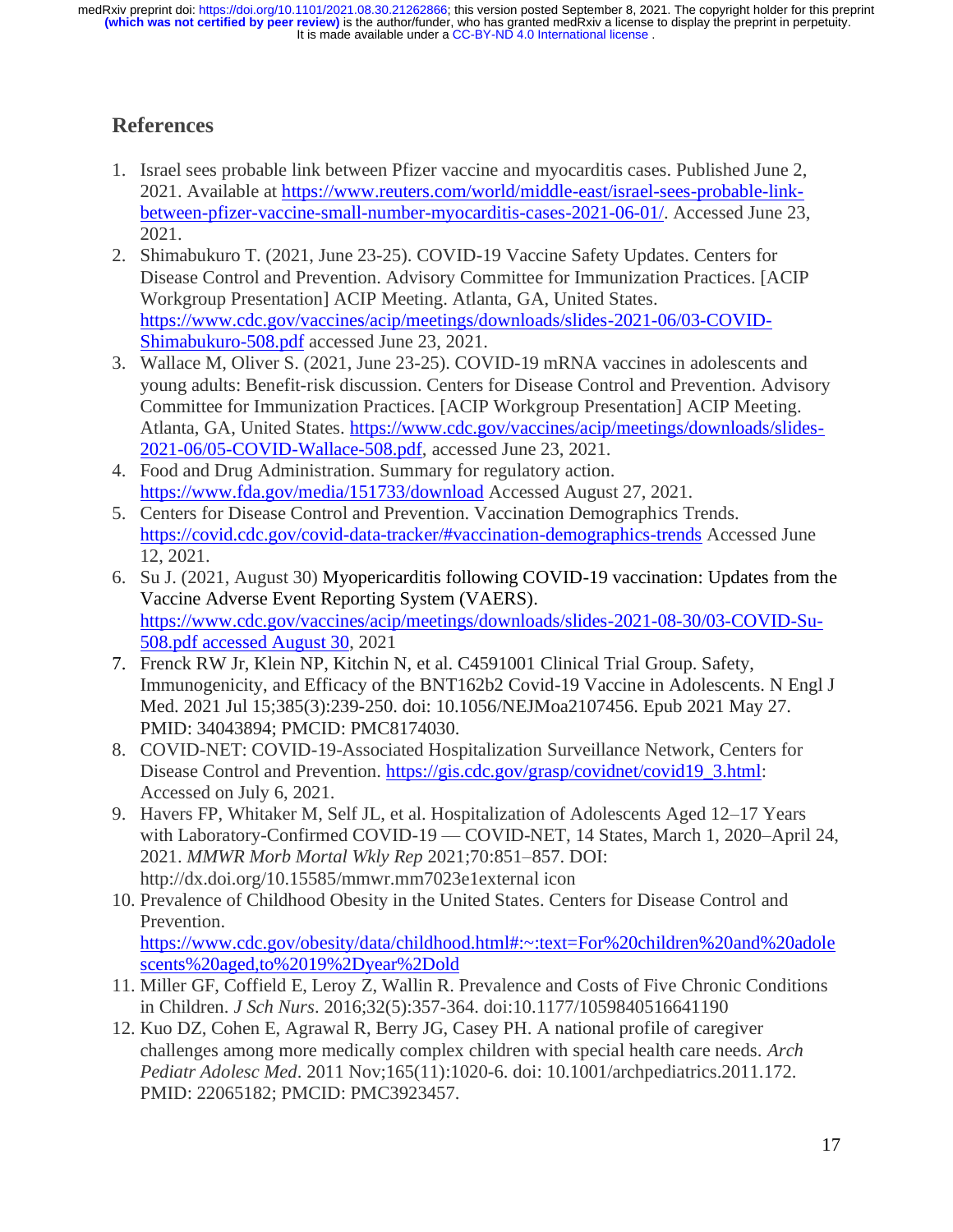It is made available under a CC-BY-ND 4.0 International license. **(which was not certified by peer review)** is the author/funder, who has granted medRxiv a license to display the preprint in perpetuity. medRxiv preprint doi: [https://doi.org/10.1101/2021.08.30.21262866;](https://doi.org/10.1101/2021.08.30.21262866) this version posted September 8, 2021. The copyright holder for this preprint

- 13. Webb NE and Osburn TS. Characteristics of Hospitalized Children Positive for SARSCoV-2: Experience of a Large Center. *Hosp Pediatr*. 2021; doi: 10.1542/hpeds.2021-005919
- 14. Kushner LE, et al. "For COVID" or "With COVID": Classification of SARS-CoV-2. Hospitalizations in Children. *Hosp Pediatr*. 2021; doi: 10.1542/hpeds.2021-006001
- 15. Estimated COVID-19 Burden. Centers for Disease Control and Prevention. [https://www.cdc.gov/coronavirus/2019-ncov/cases-updates/burden.html:](https://www.cdc.gov/coronavirus/2019-ncov/cases-updates/burden.html) Accessed on August 22, 2021.
- 16. Poletti P, Tirani M, Cereda D, et al. Association of Age With Likelihood of Developing Symptoms and Critical Disease Among Close Contacts Exposed to Patients With Confirmed SARS-CoV-2 Infection in Italy. *JAMA Netw Open*. 2021;4(3):e211085. doi:10.1001/jamanetworkopen.2021.1085
- 17. Abrams JY, Oster ME, Godfred-Cato SE, Bryant B, Datta SD, Campbell AP, Leung JW, Tsang CA, Pierce TJ, Kennedy JL, Hammett TA, Belay ED. Factors linked to severe outcomes in multisystem inflammatory syndrome in children (MIS-C) in the USA: a retrospective surveillance study *Lancet Child Adolesc Health* 2021; 5: 323–31.
- 18. Dionne A, Kheir JN, Sleeper LA, Esch JJ, Breitbart RE. Value of Troponin Testing for Detection of Heart Disease in Previously Healthy Children. *JAHA* 2020;9(4): <https://doi.org/10.1161/JAHA.119.012897>
- 19. Children and COVID-19: State-Level Data Report. AAP. Available at [https://services.aap.org/en/pages/2019-novel-coronavirus-covid-19-infections/children-and](https://services.aap.org/en/pages/2019-novel-coronavirus-covid-19-infections/children-and-covid-19-state-level-data-report/)[covid-19-state-level-data-report/](https://services.aap.org/en/pages/2019-novel-coronavirus-covid-19-infections/children-and-covid-19-state-level-data-report/) Accessed August 30th, 2021.
- 20. Dionne A, Sperotto F, Chamberlain S, et al. Association of Myocarditis With BNT162b2 Messenger RNA COVID-19 Vaccine in a Case Series of Children. *JAMA Cardiol.* Published online August 10, 2021. doi:10.1001/jamacardio.2021.3471
- 21. Montgomery J, Ryan M, Engler R, et al. Myocarditis Following Immunization With mRNA COVID-19 Vaccines in Members of the US Military. *JAMA Cardiol*. Published online June 29, 2021. doi:10.1001/jamacardio.2021.2833
- 22. Daniels CJ, Rajpal S, Greenshields JT, et al. Prevalence of Clinical and Subclinical Myocarditis in Competitive Athletes With Recent SARS-CoV-2 Infection: Results From the Big Ten COVID-19 Cardiac Registry. *JAMA Cardiol*. Published online May 27, 2021. doi:10.1001/jamacardio.2021.2065
- 23. Singer ME, Taub IB, Kaelber DC. Risk of Myocarditis from COVID-19 Infection in People Under Age 20: A Population-Based Analysis. Preprint. medRxiv <https://www.medrxiv.org/content/10.1101/2021.07.23.21260998v1.full>
- 24. Smith C, Odd D, Harwood R, et al. Deaths in Children and Young People in England following SARS-CoV-2 infection during the first pandemic year: a national study using linked mandatory child death reporting data. Preprint. medRxiv 2021.07.07.21259779; doi: <https://doi.org/10.1101/2021.07.07.21259779>
- 25. Ladhani SN, Ireland G, Baawuah F, et al. Emergence of SARS-CoV-2 Alpha (B.1.1.7) variant, infection rates, antibody seroconversion and seroprevalence rates in secondary school students and staff: active prospective surveillance, December 2020 to March 2021, England. Preprint. medRxiv 2021.07.14.21260496; doi: <https://doi.org/10.1101/2021.07.14.21260496>
- 26. Health Department-Reported Cases of Multisystem Inflammatory Syndrome in Children (MIS-C) in the United States. [https://covid.cdc.gov/covid-data-tracker/#mis-national](https://covid.cdc.gov/covid-data-tracker/#mis-national-surveillance)[surveillance.](https://covid.cdc.gov/covid-data-tracker/#mis-national-surveillance) Accessed August 30, 2021.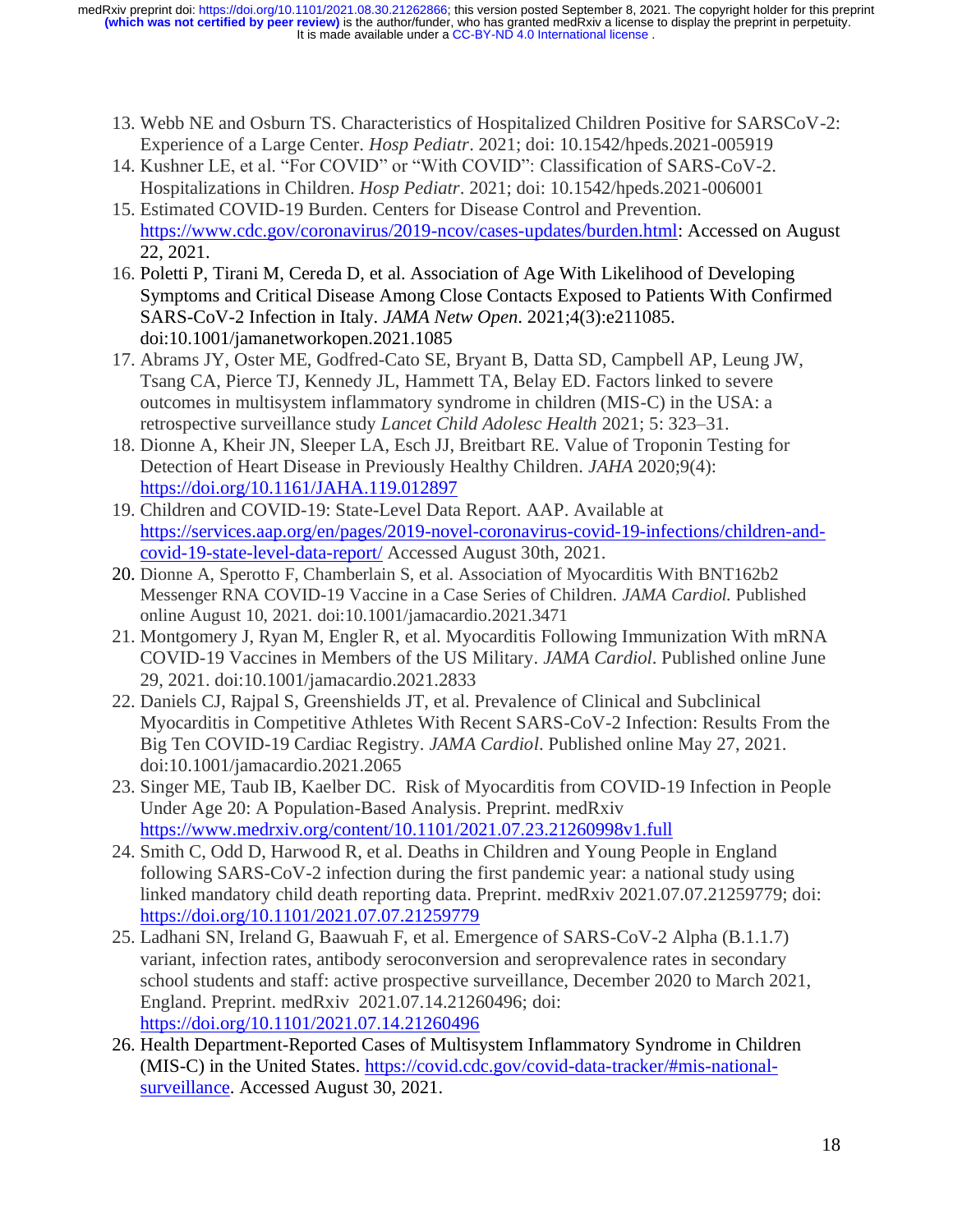It is made available under a CC-BY-ND 4.0 International license. **(which was not certified by peer review)** is the author/funder, who has granted medRxiv a license to display the preprint in perpetuity. medRxiv preprint doi: [https://doi.org/10.1101/2021.08.30.21262866;](https://doi.org/10.1101/2021.08.30.21262866) this version posted September 8, 2021. The copyright holder for this preprint

- 27. Molteni E, Sudre CH, Canas LS, et al. Illness duration and symptom profile in a large cohort of symptomatic UK school-aged children tested for SARS-CoV-2. Illness duration and symptom profile in symptomatic UK school-aged children tested for SARS-CoV-2. *Lancet Child Adolesc Health*. 2021 Aug 3:S2352-4642(21)00198-X. doi: 10.1016/S2352- 4642(21)00198-X. Epub ahead of print. PMID: 34358472.
- 28. Adverse Events Following Immunization (AEFIs) for COVID-19 in Ontario: December 13, 2020 to August 14, 2021. Public Health Ontario. Available at: [https://www.publichealthontario.ca/en/health-topics/immunization/vaccine-safety.](https://www.publichealthontario.ca/en/health-topics/immunization/vaccine-safety) Accessed August 22, 2021.
- 29. Gazit S, Shlezinger R, Perez G, et al. Comparing SARS-CoV-2 natural immunity to vaccineinduced immunity: reinfections versus breakthrough infections. *medRxiv.* 2021.08.24.21262415
- 30. Barda N, Dagan N, Ben-Shlomo Y, et al. Safety of the BNT162b2 mRNA Covid-19 Vaccine in a Nationwide Setting. *NEJM*. August 25, 2021. Accessed August 27, 2021. DOI: 10.1056/NEJMoa2110475
- 31. German panel gives limited approval for COVID-19 shot for adolescents. Available at [https://www.reuters.com/world/europe/german-panel-gives-limited-approval-covid-19-shot](https://www.reuters.com/world/europe/german-panel-gives-limited-approval-covid-19-shot-adolescents-2021-06-10/)[adolescents-2021-06-10/](https://www.reuters.com/world/europe/german-panel-gives-limited-approval-covid-19-shot-adolescents-2021-06-10/) Accessed June 24, 2021.
- 32. Children and adolescents. -information about vaccination against COVID-19. Public Health Agency of Sweden. Accessed August 5, 2021. [https://www.folkhalsomyndigheten.se/the](https://www.folkhalsomyndigheten.se/the-public-health-agency-of-sweden/communicable-disease-control/covid-19/vaccination-against-covid-19/children-and-adolescents--information-about-vaccination-against-covid-19/#:~:text=In%20Sweden%2C%20vaccination%20against%20COVID,start%20sometime%20in%20August%202021)[public-health-agency-of-sweden/communicable-disease-control/covid-19/vaccination](https://www.folkhalsomyndigheten.se/the-public-health-agency-of-sweden/communicable-disease-control/covid-19/vaccination-against-covid-19/children-and-adolescents--information-about-vaccination-against-covid-19/#:~:text=In%20Sweden%2C%20vaccination%20against%20COVID,start%20sometime%20in%20August%202021)[against-covid-19/children-and-adolescents--information-about-vaccination-against-covid-](https://www.folkhalsomyndigheten.se/the-public-health-agency-of-sweden/communicable-disease-control/covid-19/vaccination-against-covid-19/children-and-adolescents--information-about-vaccination-against-covid-19/#:~:text=In%20Sweden%2C%20vaccination%20against%20COVID,start%20sometime%20in%20August%202021)[19/#:~:text=In%20Sweden%2C%20vaccination%20against%20COVID,start%20sometime%](https://www.folkhalsomyndigheten.se/the-public-health-agency-of-sweden/communicable-disease-control/covid-19/vaccination-against-covid-19/children-and-adolescents--information-about-vaccination-against-covid-19/#:~:text=In%20Sweden%2C%20vaccination%20against%20COVID,start%20sometime%20in%20August%202021) [20in%20August%202021.](https://www.folkhalsomyndigheten.se/the-public-health-agency-of-sweden/communicable-disease-control/covid-19/vaccination-against-covid-19/children-and-adolescents--information-about-vaccination-against-covid-19/#:~:text=In%20Sweden%2C%20vaccination%20against%20COVID,start%20sometime%20in%20August%202021) Accessed August 5, 2021.
- 33. Plans to offer a vaccine to 16 and 17-year-olds. [https://www.regjeringen.no/en/aktuelt/plans](https://www.regjeringen.no/en/aktuelt/plans-to-offer-a-vaccine-to-16-and-17-year-olds/id2865629/)[to-offer-a-vaccine-to-16-and-17-year-olds/id2865629/](https://www.regjeringen.no/en/aktuelt/plans-to-offer-a-vaccine-to-16-and-17-year-olds/id2865629/) Accessed August 22, 2021.
- 34. COVID-19 advice for the public: getting vaccinated. Available at <https://www.who.int/emergencies/diseases/novel-coronavirus-2019/covid-19-vaccines/advice> Accessed June 24, 2021.
- 35. Department of Health and Social Care, United Kingdom. JCVI statement on COVID-19 vaccination of children and young people aged 12 to 17 years: 15 July 2021. Published July 19, 2021. Available at [https://www.gov.uk/government/publications/covid-19-vaccination](https://www.gov.uk/government/publications/covid-19-vaccination-of-children-and-young-people-aged-12-to-17-years-jcvi-statement/jvci-statement-on-covid-19-vaccination-of-children-and-young-people-aged-12-to-17-years-15-july-2021%20Accessed%20August%202)[of-children-and-young-people-aged-12-to-17-years-jcvi-statement/jvci-statement-on-covid-](https://www.gov.uk/government/publications/covid-19-vaccination-of-children-and-young-people-aged-12-to-17-years-jcvi-statement/jvci-statement-on-covid-19-vaccination-of-children-and-young-people-aged-12-to-17-years-15-july-2021%20Accessed%20August%202)[19-vaccination-of-children-and-young-people-aged-12-to-17-years-15-july-2021](https://www.gov.uk/government/publications/covid-19-vaccination-of-children-and-young-people-aged-12-to-17-years-jcvi-statement/jvci-statement-on-covid-19-vaccination-of-children-and-young-people-aged-12-to-17-years-15-july-2021%20Accessed%20August%202) Accessed [August 2,](https://www.gov.uk/government/publications/covid-19-vaccination-of-children-and-young-people-aged-12-to-17-years-jcvi-statement/jvci-statement-on-covid-19-vaccination-of-children-and-young-people-aged-12-to-17-years-15-july-2021%20Accessed%20August%202) 2021.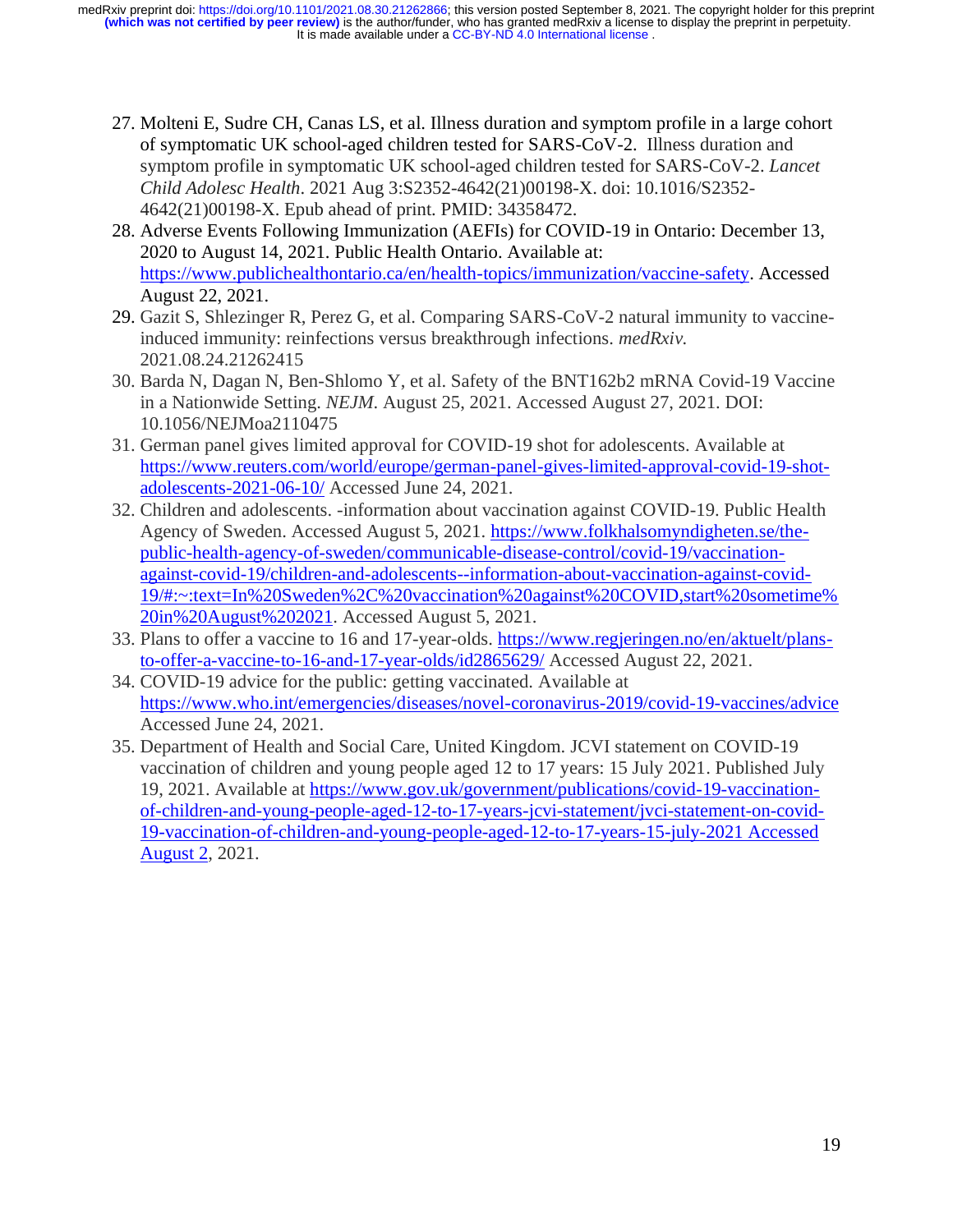# **Figures**

Figure 1. Cardiac Adverse Event (CAE) rate per million vaccinated persons, by age and sex and vaccination dose



Figure 2. Total number of Cardiac Adverse Event (CAE) hospitalizations by age and sex



Figure 3. Median of Peak Troponin by age and sex in ng/mL

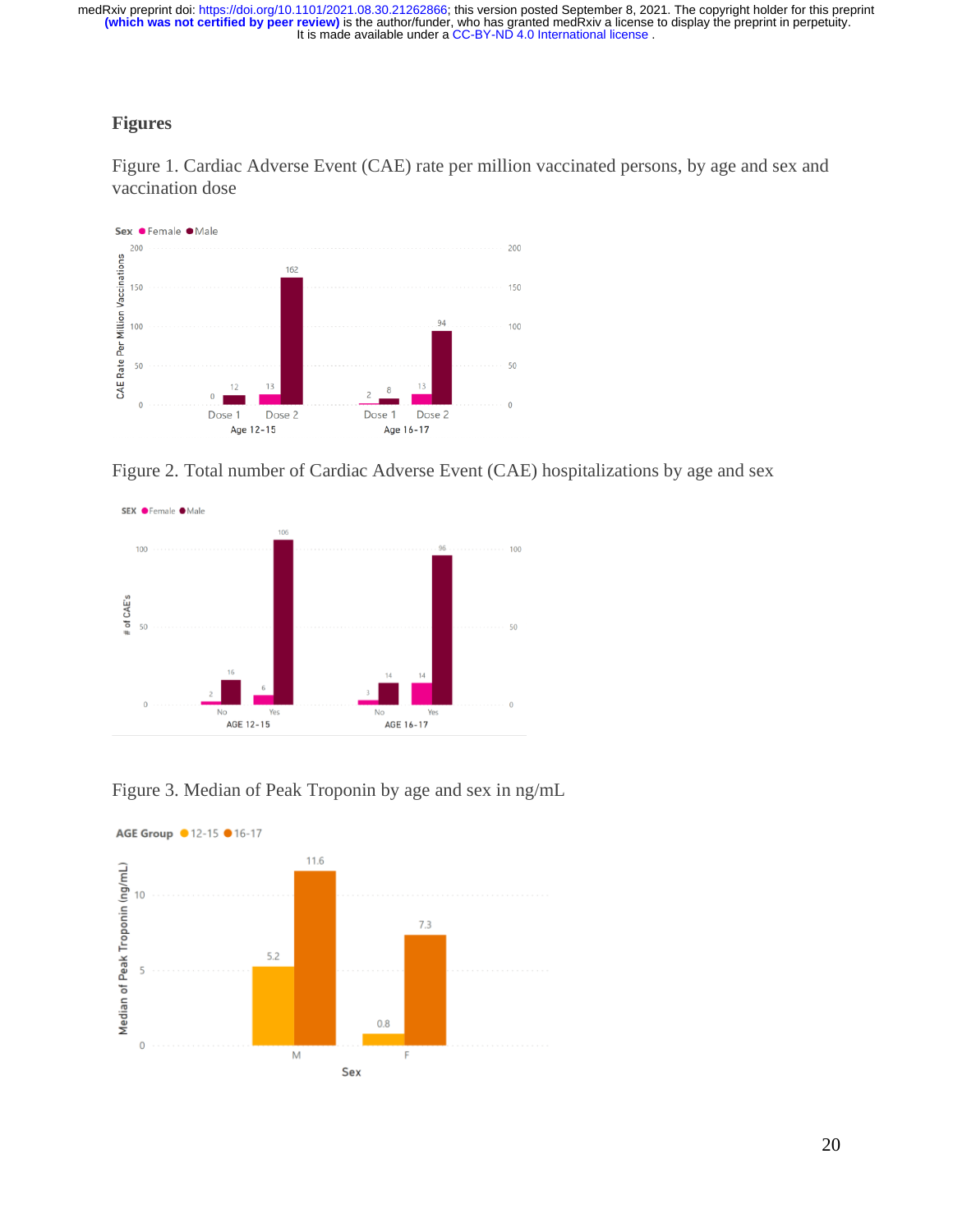Figure 4. Symptom onset interval of Cardiac Adverse Events in days following vaccination among recipients with elevated troponin, by age



Figure 5. Vaccine recipients with cardiac adverse events by vaccination dose UNK= unknown

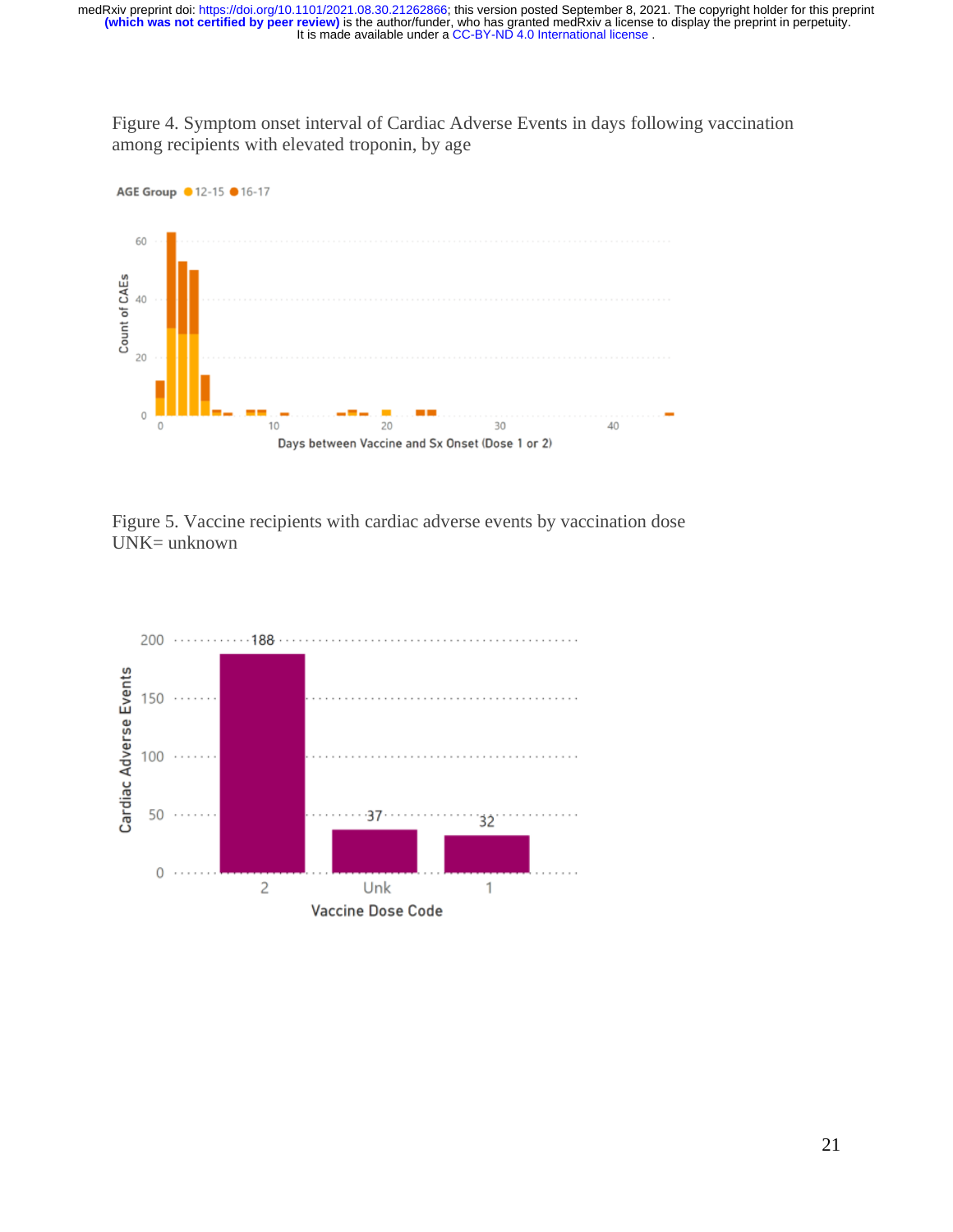|                      |                                       | Females $(n=25)$             | Males $(n=232)$                       |                                            |  |  |
|----------------------|---------------------------------------|------------------------------|---------------------------------------|--------------------------------------------|--|--|
|                      | Dose 1 $(95\% \text{ CI})^{\text{a}}$ | Dose 2 $(95\% \text{ CI})^b$ | Dose 1 $(95\% \text{ CI})^{\text{a}}$ | $\mathrm{Cl}^{\mathrm{b}}$<br>Dose 2 (95%) |  |  |
| $12-15$ years        |                                       |                              |                                       |                                            |  |  |
| CAE Criteria met     | $\theta$                              | 8                            | 22                                    | 100                                        |  |  |
| Denominator*         | 1,834,687                             | 616,511                      | 1,834,687                             | 616,511                                    |  |  |
| CAE Rate per million | 0                                     | 13.0                         | 12.0                                  | 162.2                                      |  |  |
|                      | $(0-0.20)$                            | $(5.6 - 25.6)$               | $(7.51 - 18.2)$                       | $(132.0-197.3)$                            |  |  |
| <b>16-17 years</b>   |                                       |                              |                                       |                                            |  |  |
| CAE Criteria met     |                                       | 14                           | 12                                    | 98                                         |  |  |
| Denominator*         | 1,471,878                             | 1,042,863                    | 1,471,878                             | 1,042,863                                  |  |  |
| CAE Rate per million | <b>2.0</b>                            | 13.4                         | 8.2                                   | 94.0                                       |  |  |
|                      | $(0.42 - 5.96)$                       | $(7.34 - 22.5)$              | $(4.21 - 14.2)$                       | $(76.3 - 114.5)$                           |  |  |

Table 1. Cardiac Adverse Event (CAE) rates per million adolescents following vaccination doses 1 and 2, by age and sex.

<sup>a</sup> Dose 1 denominator: at least 1 dose by June 11, 2021.

<sup>b</sup> Dose 2 denominator: fully vaccinated by June 11, 2021. Sex-specific denominator estimated by dividing total by 2.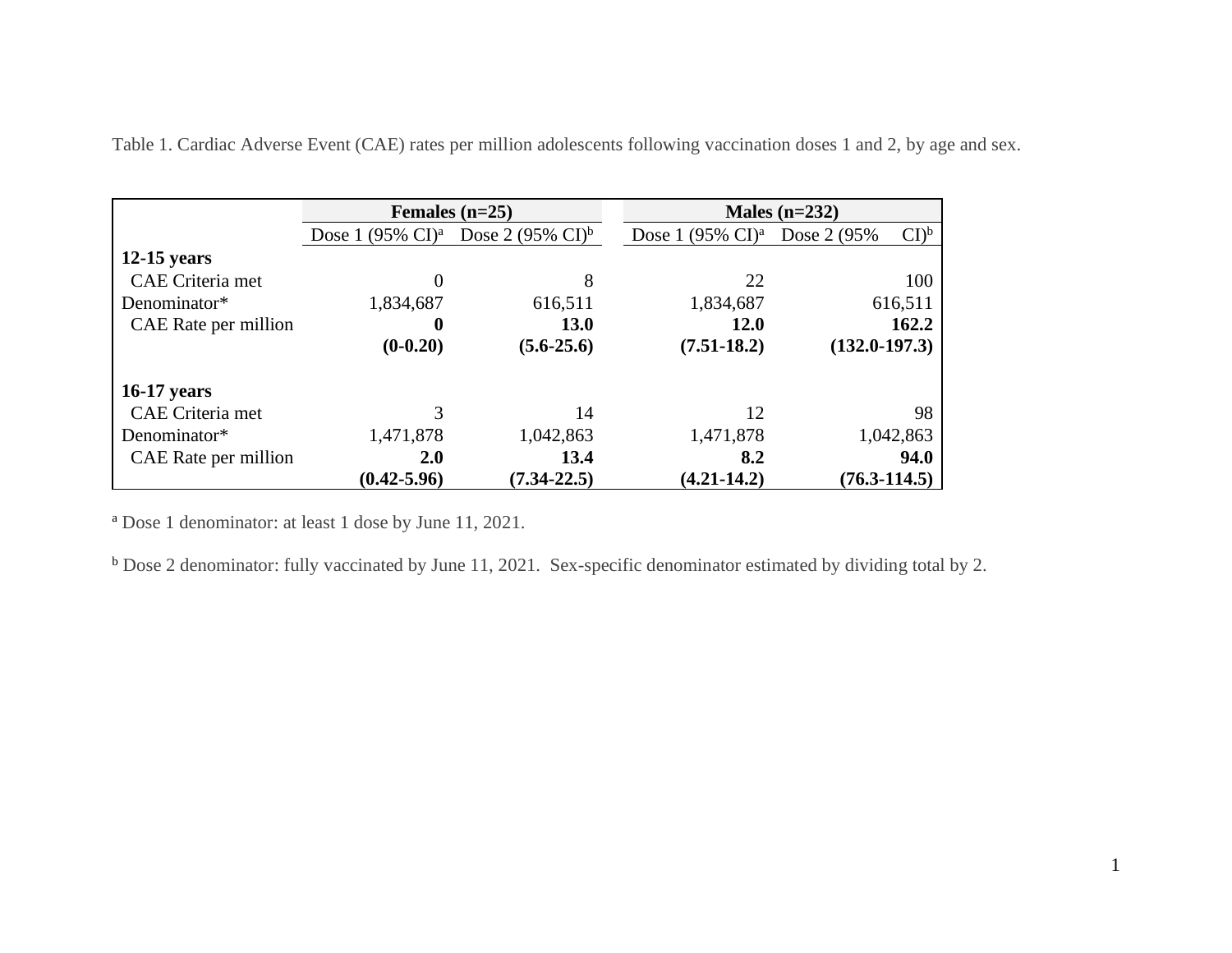Figure 6. Harm-benefit analysis for second dose of mRNA vaccine vs. COVID-19 hospitalization for boys ages 12-17 in the context of disease incidence and presence of  $\geq$ 1 comorbidity.

*Darker shading denotes vaccine-associated risk of myocarditis equivalent to or exceeds disease-associated hospitalizations*.

|                                                                          |                                         | <b>Expected Risk-Adjusted 120-day Cumulative COVID-19</b><br>Hospitalizations per Million at Low, Moderate, and High<br><b>Weekly Prevalence</b> |                                                                                          |                                                                                     |                            | <b>Vaccine-Associated Myocarditis</b><br>post dose 2 (boys only) |                     |  |  |
|--------------------------------------------------------------------------|-----------------------------------------|--------------------------------------------------------------------------------------------------------------------------------------------------|------------------------------------------------------------------------------------------|-------------------------------------------------------------------------------------|----------------------------|------------------------------------------------------------------|---------------------|--|--|
|                                                                          |                                         | Low:<br>4/mill weekly,<br>68/mill 120-day<br>(Wk ending<br>$7/24/21$ <sup>*</sup>                                                                | Moderate:<br>15/mill weekly,<br>255/mill 120-day<br>(Wk ending<br>$8/21/21$ <sup>*</sup> | High:<br>21/mill weekly,<br>357/mill 120-day<br>(Wk ending<br>$1/9/21$ <sup>*</sup> |                            | Hoeg, et al.*                                                    | <b>CDC</b> Estimate |  |  |
|                                                                          | <b>None</b>                             | 11.8                                                                                                                                             | 44.4                                                                                     | 62.2                                                                                | All Vaccinated<br>Children | 94.0-162.2                                                       |                     |  |  |
| Comorbidities<br>Number of                                               | Adj for incidental<br>admissions of 40% | 7.1                                                                                                                                              | 26.7                                                                                     | 37.3                                                                                |                            |                                                                  | 66.7                |  |  |
|                                                                          | At least 1                              | 56.1                                                                                                                                             | 210.5                                                                                    | 294.7                                                                               |                            |                                                                  |                     |  |  |
|                                                                          | Adj for incidental<br>admissions of 40% | 33.6                                                                                                                                             | 126.3                                                                                    | 176.8                                                                               |                            | *Range is 94.0 (ages 16-17) to 162.2 (ages 12-15).               |                     |  |  |
| *Source: CDC COVID-NET https://gis.cdc.gov/grasp/COVIDNet/COVID19_3.html |                                         |                                                                                                                                                  |                                                                                          |                                                                                     |                            |                                                                  |                     |  |  |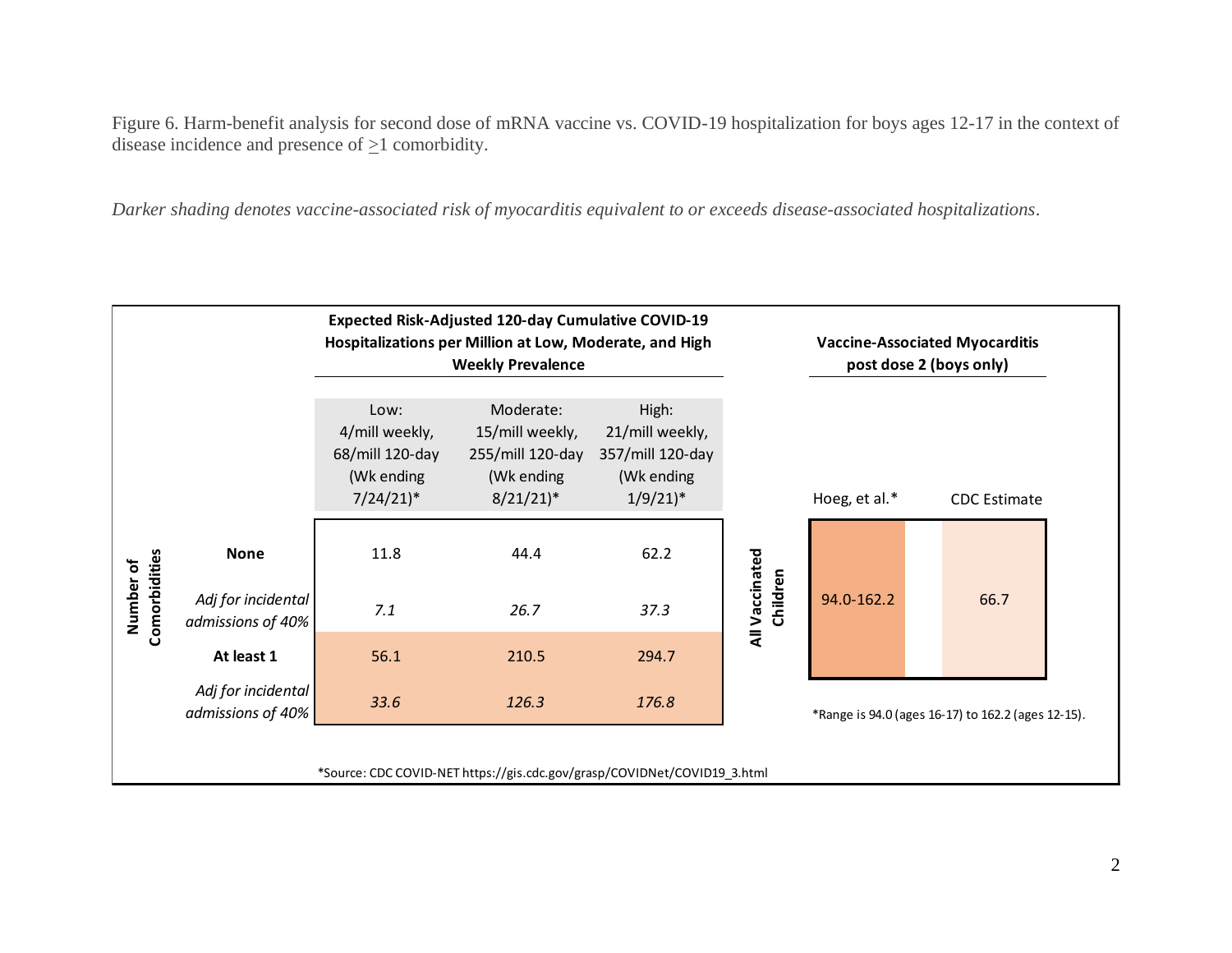Figure 7. Harm-benefit analysis for second dose of mRNA vaccine cardiac adverse event (CAE) in boys by age vs. COVID-19 hospitalization risk in the context of disease prevalence and presence of  $\geq 1$  comorbidity.

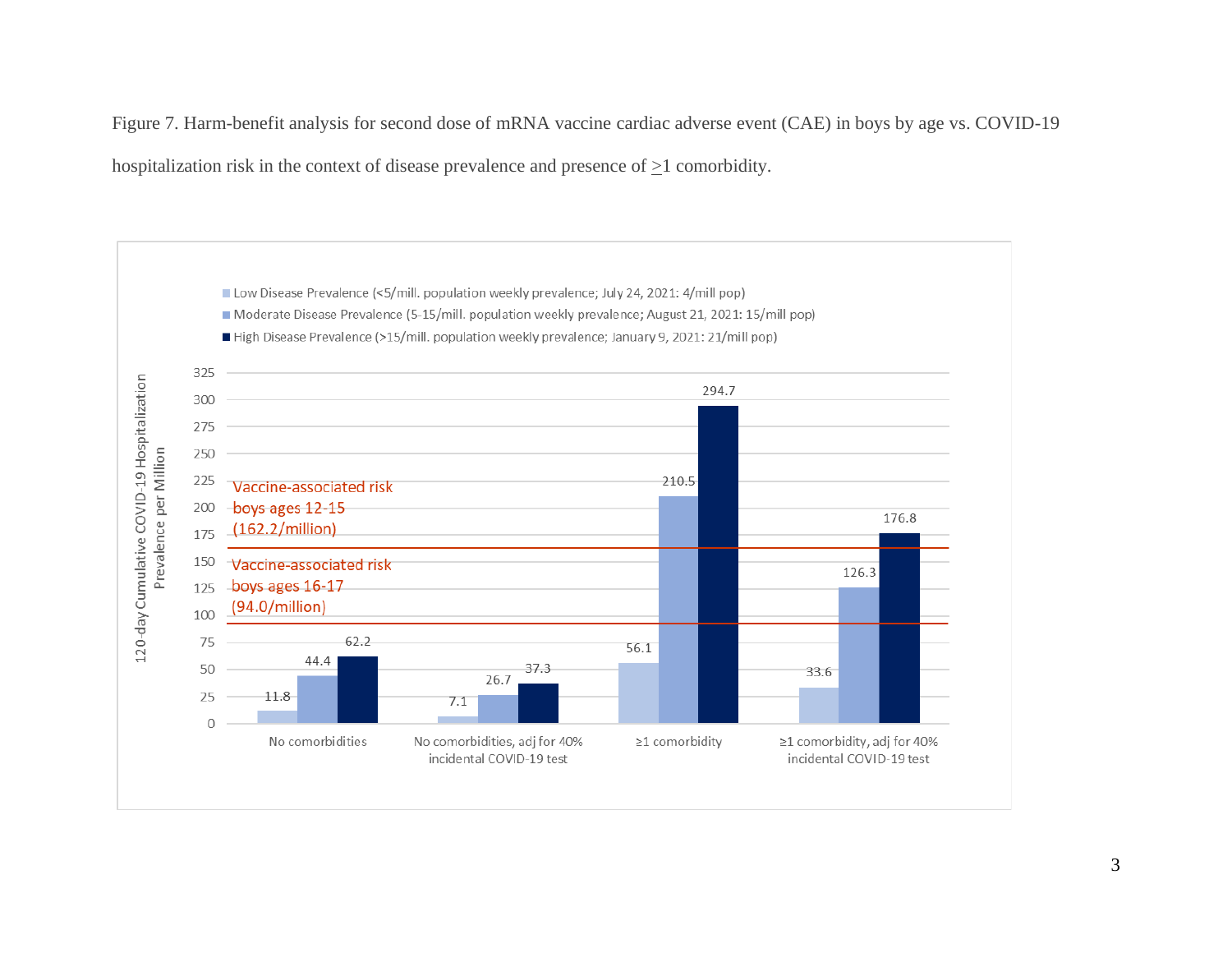It is made available under a CC-BY-ND 4.0 International license. **(which was not certified by peer review)** is the author/funder, who has granted medRxiv a license to display the preprint in perpetuity. medRxiv preprint doi: [https://doi.org/10.1101/2021.08.30.21262866;](https://doi.org/10.1101/2021.08.30.21262866) this version posted September 8, 2021. The copyright holder for this preprint

Supplement 1: CDC working case definition for acute myocarditis

 $\approx$  CDC

# CDC working case definition for acute myocarditis